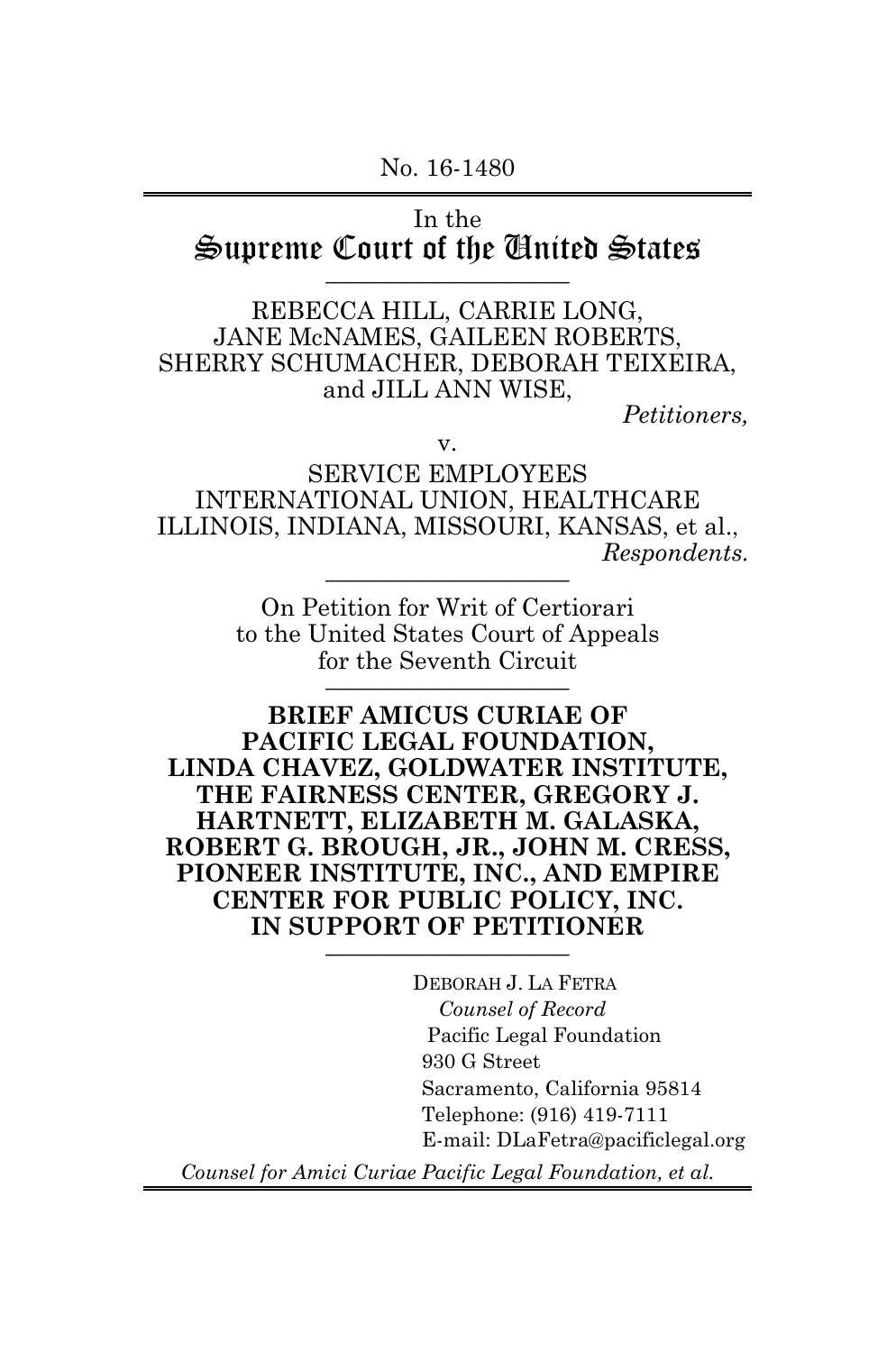#### **QUESTIONS PRESENTED**

The State of Illinois is compelling individuals who are not government employees, namely home-based Medicaid and daycare providers, to accept an advocacy organization as their exclusive representative for speaking and contracting with the State over certain public policies. The questions presented are:

1. Can the government force individuals into an exclusive-representative relationship with an advocacy organization for any rational basis, or is this mandatory association permissible only if it satisfies heightened First Amendment scrutiny?

2. If exclusive representation is subject to First Amendment scrutiny, is it constitutional for the government to force individuals who are not fullfledged public employees to accept an exclusive representative for speaking and contracting with the government?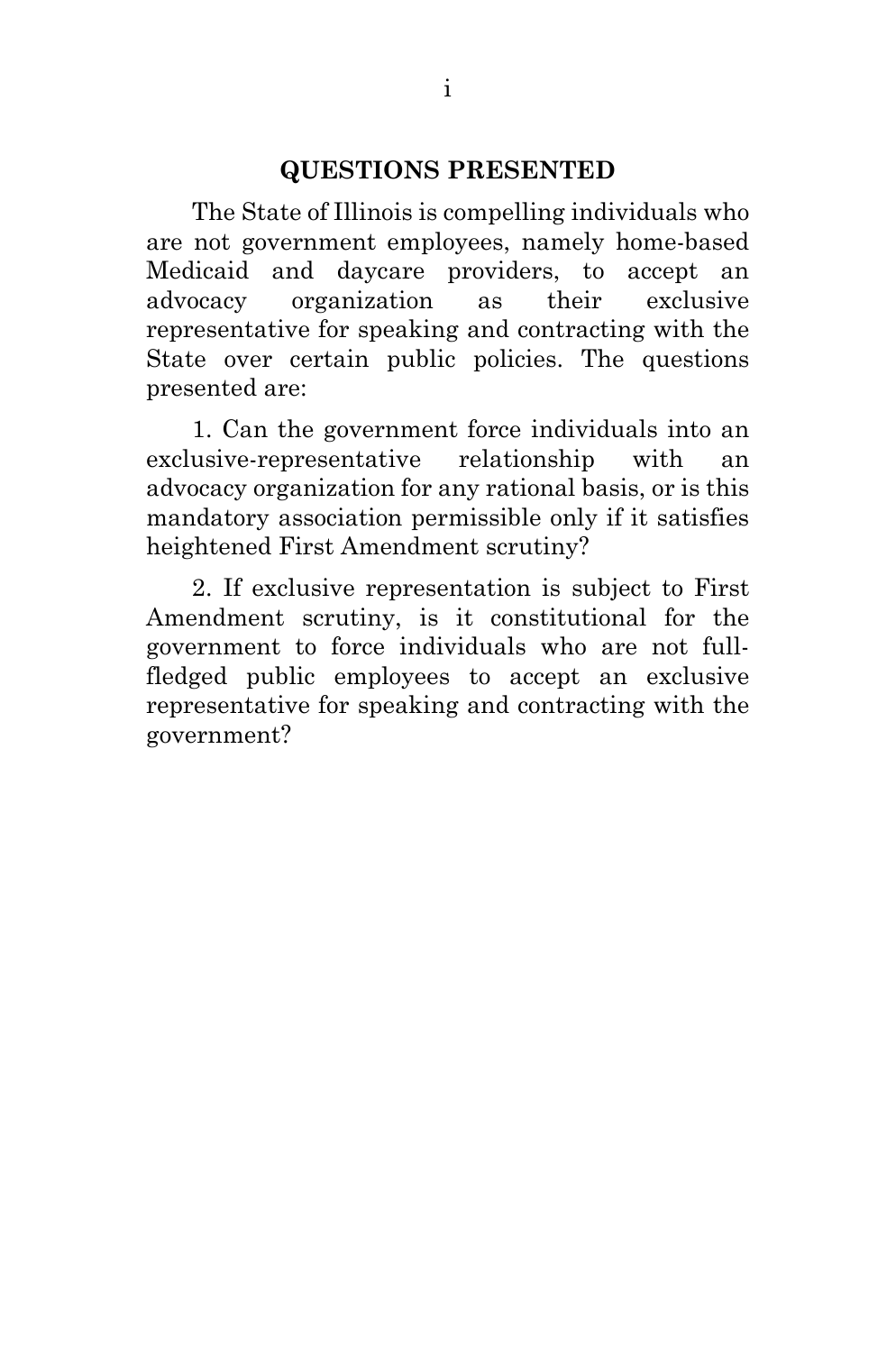# **TABLE OF CONTENTS**

# **Page**

| OF REASONS TO GRANT THE PETITION5 |
|-----------------------------------|
|                                   |
|                                   |
|                                   |
|                                   |
| INHERENTLY POLITICAL 15           |
|                                   |
|                                   |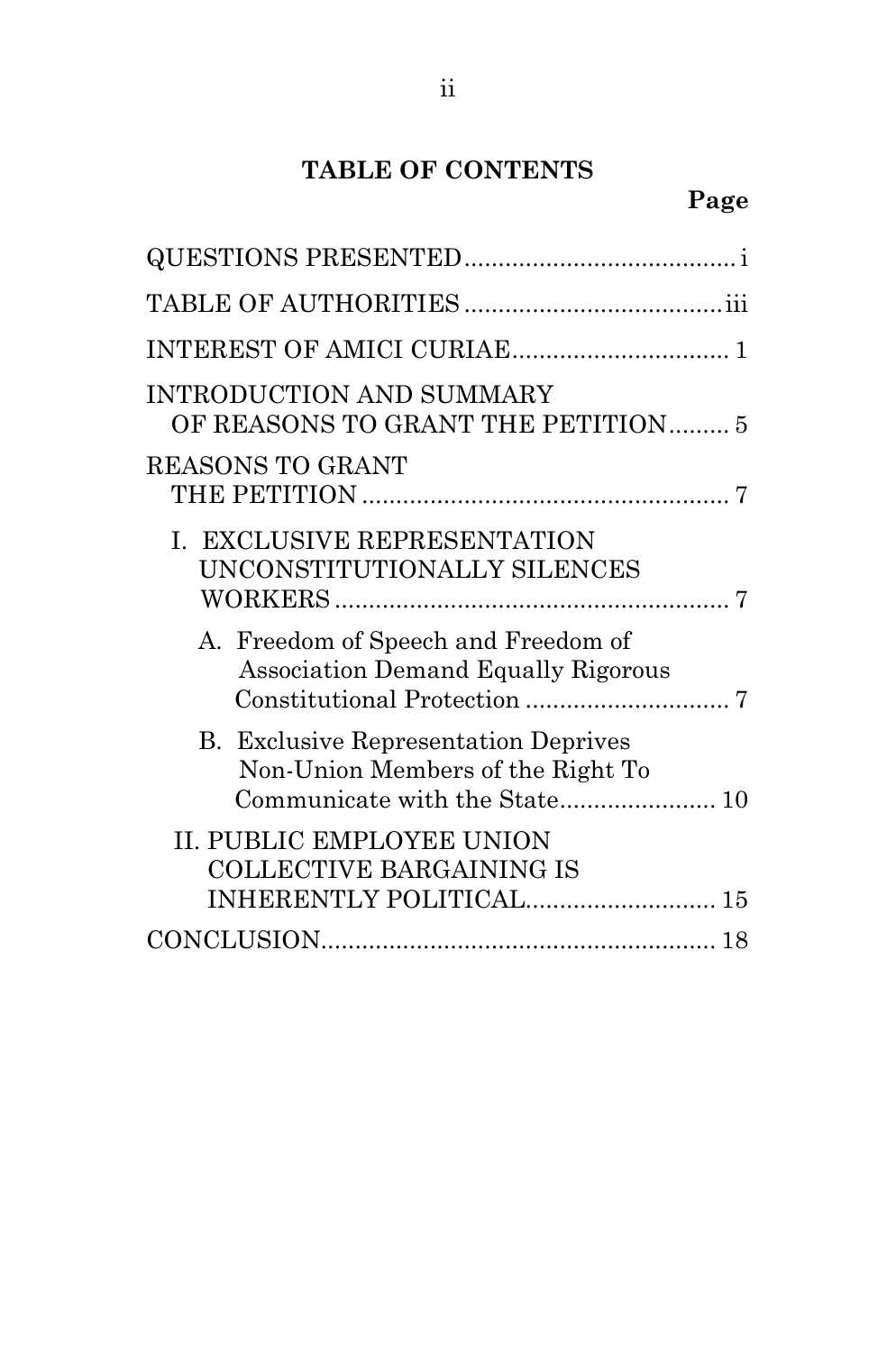### **Cases**

| Abood v. Detroit Bd. of Educ.,                                                          |
|-----------------------------------------------------------------------------------------|
| Am. Commc'ns Ass'n v. Douds,                                                            |
| Brosterhous v. State Bar of Cal.,                                                       |
| Carey v. Brown,                                                                         |
| Chi. Teachers Union, Local No. 1 v. Hudson,                                             |
| Cohen v. Cal.,                                                                          |
| Cumero v. Pub. Emp't Relations Bd.,                                                     |
| Davenport v. Wash. Educ. Ass'n,                                                         |
| Ellis v. Railway Clerks,                                                                |
| Eu v. S.F. Cty. Democratic Cent. Comm.,                                                 |
| Fed. Election Comm'n v. Colo. Republican Fed.<br>Campaign Comm., 533 U.S. 431 (2001)  8 |
| Ferrando v. Dep't of Transp., FAA,<br>771 F.2d 489 (Fed. Cir. 1985)  13                 |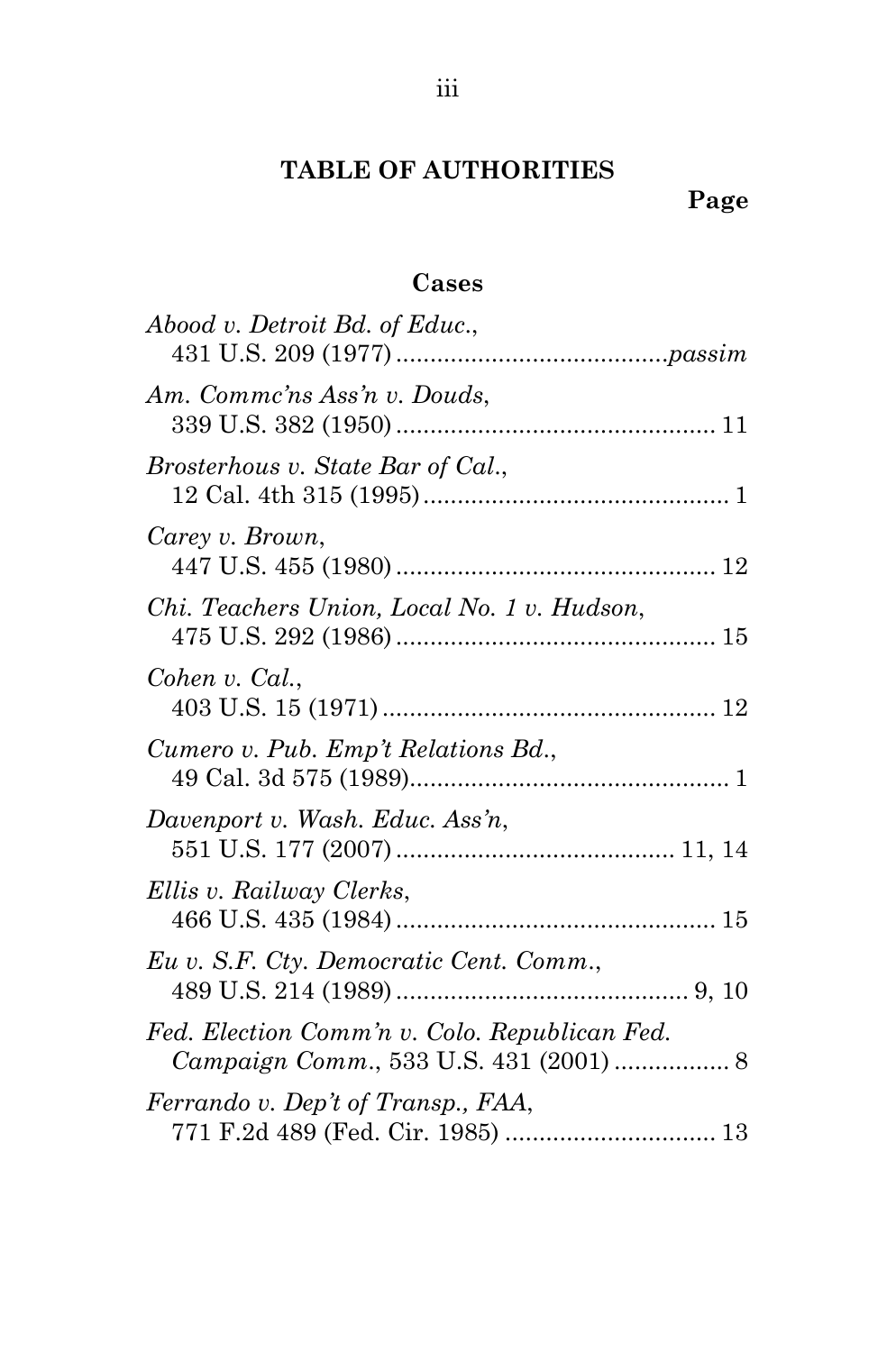| Fleck v. Wetch,<br>Case No. 16-1564 (8th Cir. filed Mar. 3, 2016)  3                  |
|---------------------------------------------------------------------------------------|
| Friedrichs v. Cal. Teachers Ass'n,                                                    |
| Harris v. Quinn,                                                                      |
| Hartnett v. PSEA,<br>Case No. 17-cv-00100                                             |
| Hunt v. Wash. State Apple Advert. Comm'n,                                             |
| Int'l Ass'n of Machinists v. Street,                                                  |
| Int'l Union, United Auto., Aerospace and Agric.<br>Implement Workers of Am. v. Brock, |
| Keller v. State Bar of Cal.,                                                          |
| Knox v. Serv. Emps. Int'l Union, Local 1000,                                          |
| Lehnert v. Ferris Faculty Ass'n,                                                      |
| Locke v. Karass,                                                                      |
| Martel v. Dep't of Transp., FAA,<br>735 F.2d 504 (Fed. Cir. 1984)  13                 |
| Minn. State Bd. for Cmty. Colleges v. Knight,                                         |
| Minter v. Beck,                                                                       |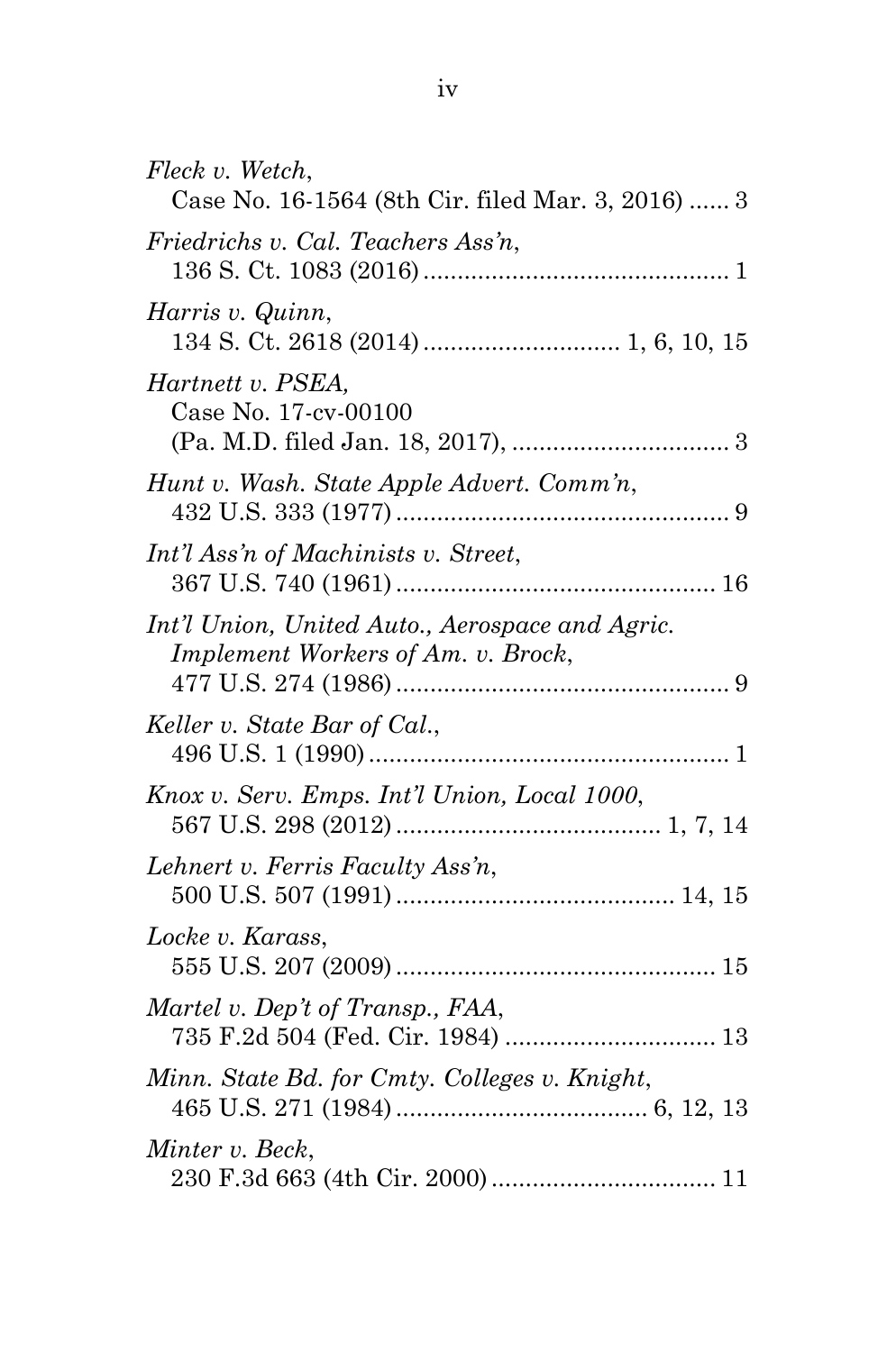| Montgomery Cty. Educ. Ass'n Inc. v. Bd. of Educ.,  |
|----------------------------------------------------|
| NLRB v. Allis-Chalmers Mfg. Co.,                   |
| Perry Educ. Ass'n v. Perry Local Educators' Ass'n, |
| Regan v. Taxation with Representation of Wash.,    |
| Republican Party of Minn. v. White,                |
| Riley v. Nat'l Fed'n of the Blind of N.C., Inc.,   |
| Roberts v. United States Jaycees,                  |
| Sanders Cty. Republican Cent. Comm. v. Bullock,    |
| Tashjian v. Republican Party of Conn.,             |
| Thomas v. Collins,                                 |
| United States v. Associated Press,                 |
| Univ. Prof'ls of Ill., Local 4100 v. Edgar,        |
| Va. v. Cty. Bd. of Arlington Cty.,                 |
| W. Va. State Bd. of Educ. v. Barnette,             |
|                                                    |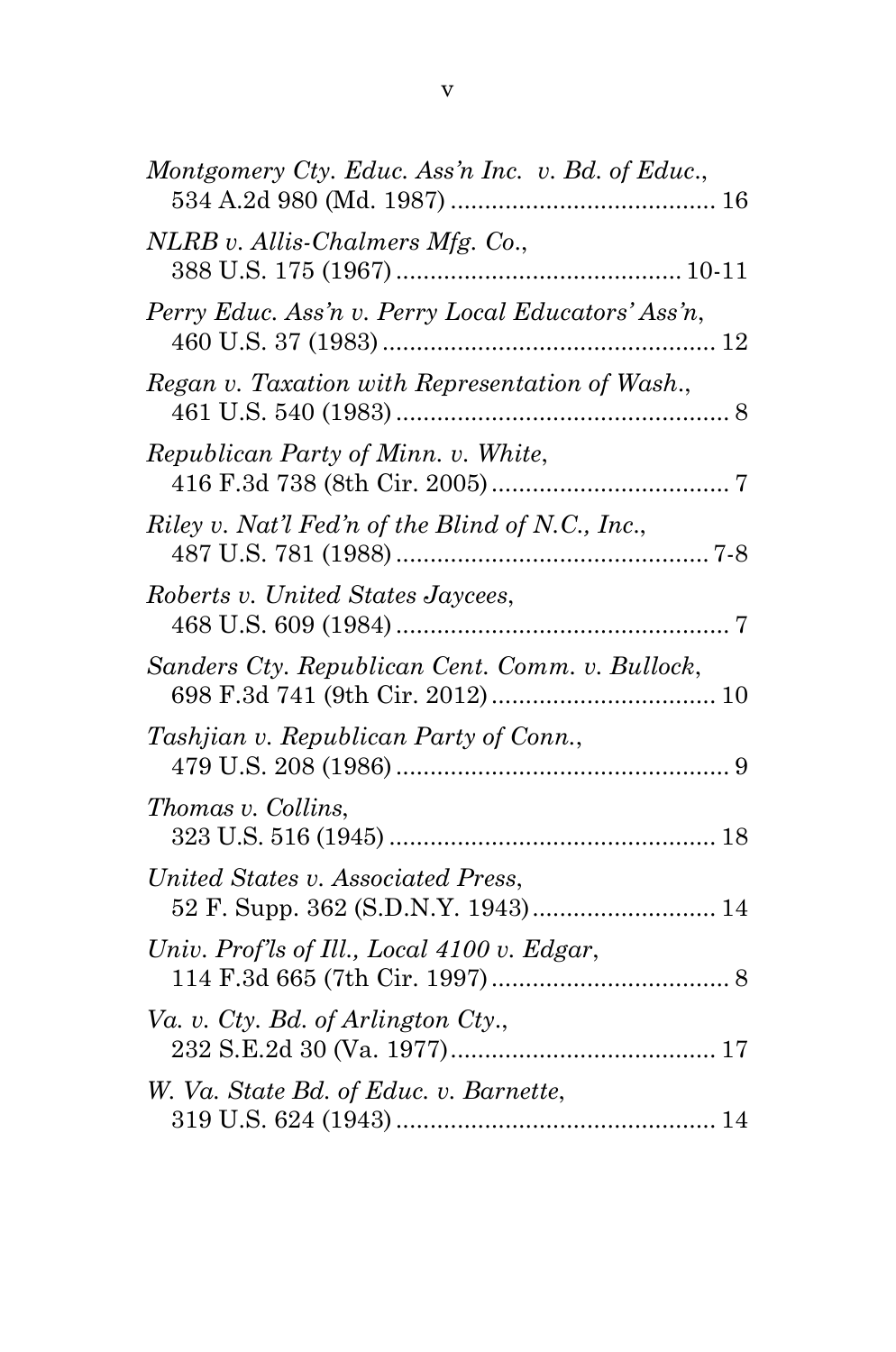| Wash. v. Seattle Sch. Dist. No. 1, |  |
|------------------------------------|--|
| Whitney v. Cal.,                   |  |
| Wooley v. Maynard,                 |  |
| Ysursa v. Pocatello Educ. Ass'n,   |  |

## **Statutes**

## **Rules**

# **Other Authorities**

| Chavez, Linda & Gray, Daniel,                      |  |
|----------------------------------------------------|--|
| <b>Betrayal: How Union Bosses Shake</b>            |  |
| Down Their Members and Corrupt                     |  |
|                                                    |  |
| Clark, R. Theodore, Jr.,                           |  |
| <i>Politics and Public Employee Unionism: Some</i> |  |
| Recommendations for an Emerging Problem,           |  |
|                                                    |  |
| Good, Martha H., Comment,                          |  |
| The Expansion of Exclusive Privileges for Public   |  |
| <b>Sector Unions: A Threat to First Amendment</b>  |  |
| <i>Rights</i> ? 53 U. Cin. L. Rev. 781 (1984)  17  |  |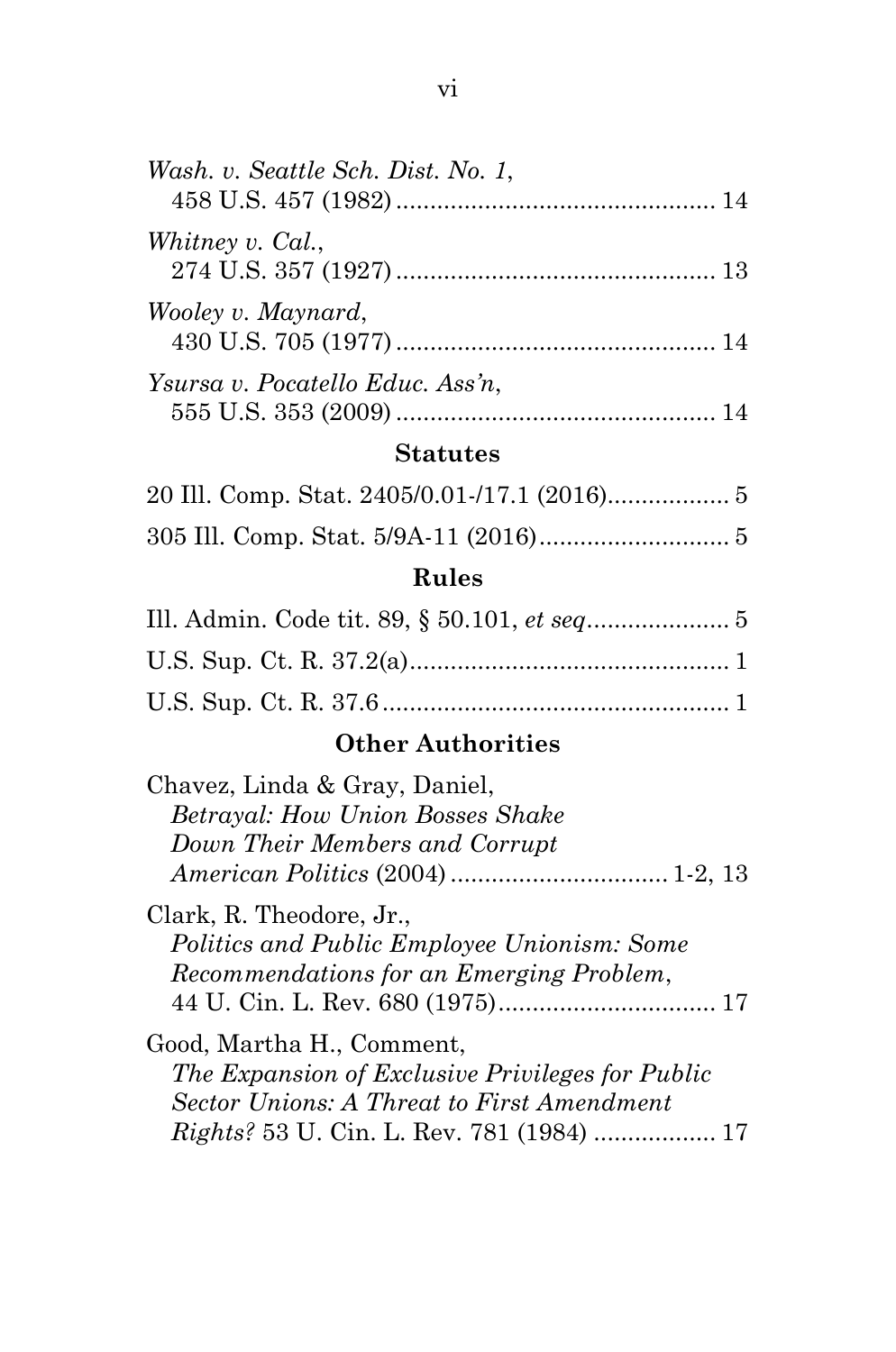| Hayek, Friedrich A.,                                                                                                                                                                                                                            |
|-------------------------------------------------------------------------------------------------------------------------------------------------------------------------------------------------------------------------------------------------|
| Jamison, Peter,<br>Outrage after big labor crafts law paying their<br>members less than non-union workers,<br>Los Angeles Times, Apr. 9, 2016,<br>http://www.latimes.com/local/cityhall/la-me-union-<br>minimum-wage-20160410-story.html  17-18 |
| Malin, Martin H.,<br>The Legal Status of Union Security Fee Arbitration<br>After Chicago Teachers Union v. Hudson,                                                                                                                              |
| Rothbard, Murray N.,<br>Man, Economy, and State (Nash ed., 1970) 13                                                                                                                                                                             |
| Schmedemann, Deborah A.,<br>Of Meetings and Mail Boxes: The First Amendment<br>and Exclusive Representation in Public Sector<br>Labor Relations, 72 Va. L. Rev. 91 (1986) 12                                                                    |
| Smith, Matt,<br><i>Union Disunity</i> , San Francisco Weekly, Apr. 11,<br>2007, http://www.sf weekly.com/2007-04-                                                                                                                               |
| Summers, Clyde,<br>Bargaining in the Government's<br><b>Business: Principles and Politics,</b>                                                                                                                                                  |
| The American Heritage Dictionary of the English                                                                                                                                                                                                 |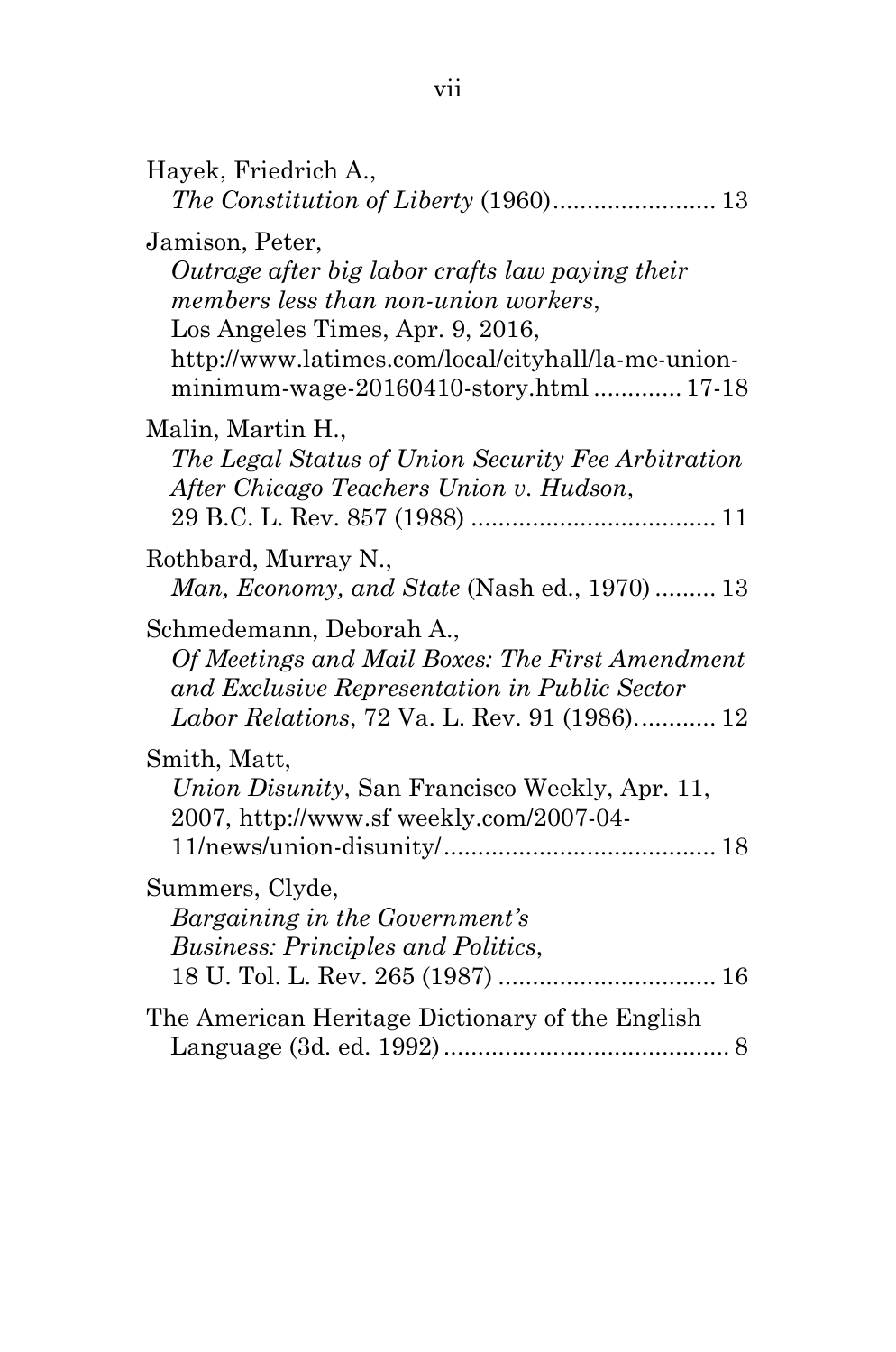#### **INTEREST OF AMICI CURIAE**

Pacific Legal Foundation (PLF) was founded in 1973 and is widely recognized as the largest and most experienced nonprofit legal foundation of its kind.<sup>[1](#page-8-0)</sup> Among other matters affecting the public interest, PLF has repeatedly litigated in defense of the right of workers not to be compelled to make involuntary payments to support political or expressive activities with which they disagree. To that end, PLF attorneys were counsel of record in *Keller v. State Bar of Cal*., 496 U.S. 1 (1990); *Brosterhous v. State Bar of Cal*., 12 Cal. 4th 315 (1995); and *Cumero v. Pub. Emp't Relations Bd*., 49 Cal. 3d 575 (1989), and PLF has participated as amicus curiae in all of the most important cases involving labor unions compelling workers to support political speech, from *Abood v. Detroit Bd. of Educ*., 431 U.S. 209 (1977), to *Knox v. Serv. Emps. Int'l Union, Local 1000*, 567 U.S. 298 (2012), *Harris v. Quinn*, 134 S. Ct. 2618 (2014), and *Friedrichs v. Cal. Teachers Ass'n*, 136 S. Ct. 1083 (2016).

Linda Chavez has written extensively on labor union issues. She co-authored *Betrayal: How Union Bosses Shake Down Their Members and Corrupt* 

 $\overline{a}$ 

<span id="page-8-0"></span><sup>&</sup>lt;sup>1</sup> Pursuant to this Court's Rule  $37.2(a)$ , all parties received notice of Pacific Legal Foundation, et al.'s intent to file this brief more than 10 days in advance, and have consented to the filing of this brief. Letters evidencing such consent have been filed with the Clerk of the Court.

Pursuant to Rule 37.6, Amici Curiae affirm that no counsel for any party authored this brief in whole or in part, and no counsel or party made a monetary contribution intended to fund the preparation or submission of this brief. No person other than Amici Curiae, their members, or their counsel made a monetary contribution to its preparation or submission.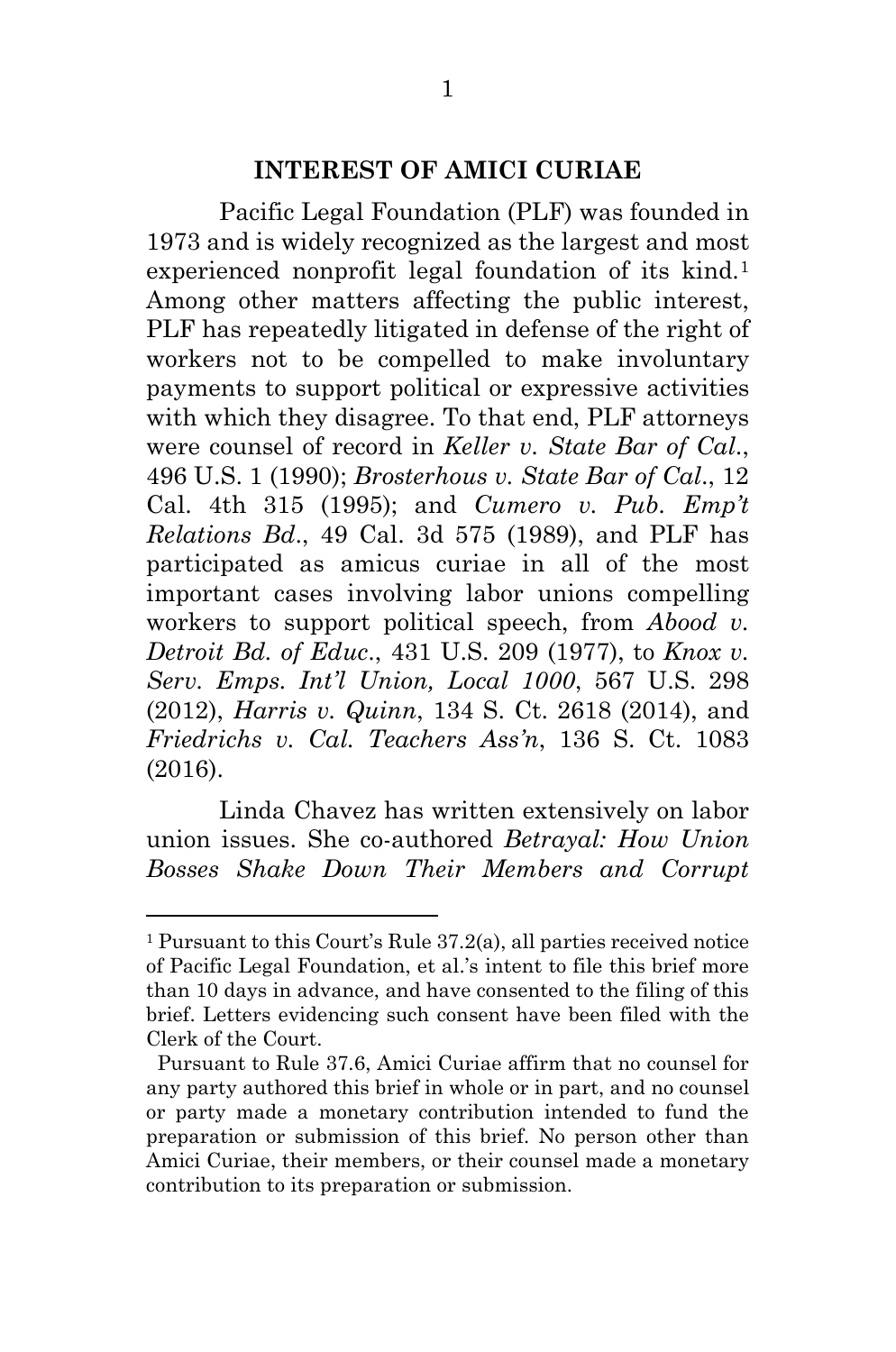*American Politics* (2004), which argues that unions have abandoned their traditional role of organizing workers and representing their interests through collective bargaining, and have become a de facto arm of the Democratic Party, using union dues to provide staff, election materials, and other in-kind contributions to candidates at the local, state, and federal levels. In 2001, President Bush nominated Chavez to be Secretary of Labor, but she subsequently withdrew her name from consideration. She was formerly the Assistant to the President of the American Federation of Teachers (AFT) and editor of the union's newspaper, American Teacher, and assistant director of legislation at the AFT, where she worked from 1974-1983.

The Goldwater Institute was established in 1988 as a nonpartisan public policy and research foundation dedicated to advancing the principles of limited government, economic freedom, and individual responsibility through litigation, research papers, editorials, policy briefings, and forums. Through its Scharf-Norton Center for Constitutional Litigation, the Institute litigates and occasionally files amicus briefs when it or its clients' objectives are directly implicated. The Goldwater Institute seeks to enforce the features of our state and federal constitutions that protect individual rights, including the rights to free speech and free association. To this end, the Institute is engaged in policy research and analysis pertaining to union fees and dues, professional licensing fees, and related issues. Additionally, the Goldwater Institute is currently representing a member of the South Dakota State Bar in a challenge to the constitutionality of compulsory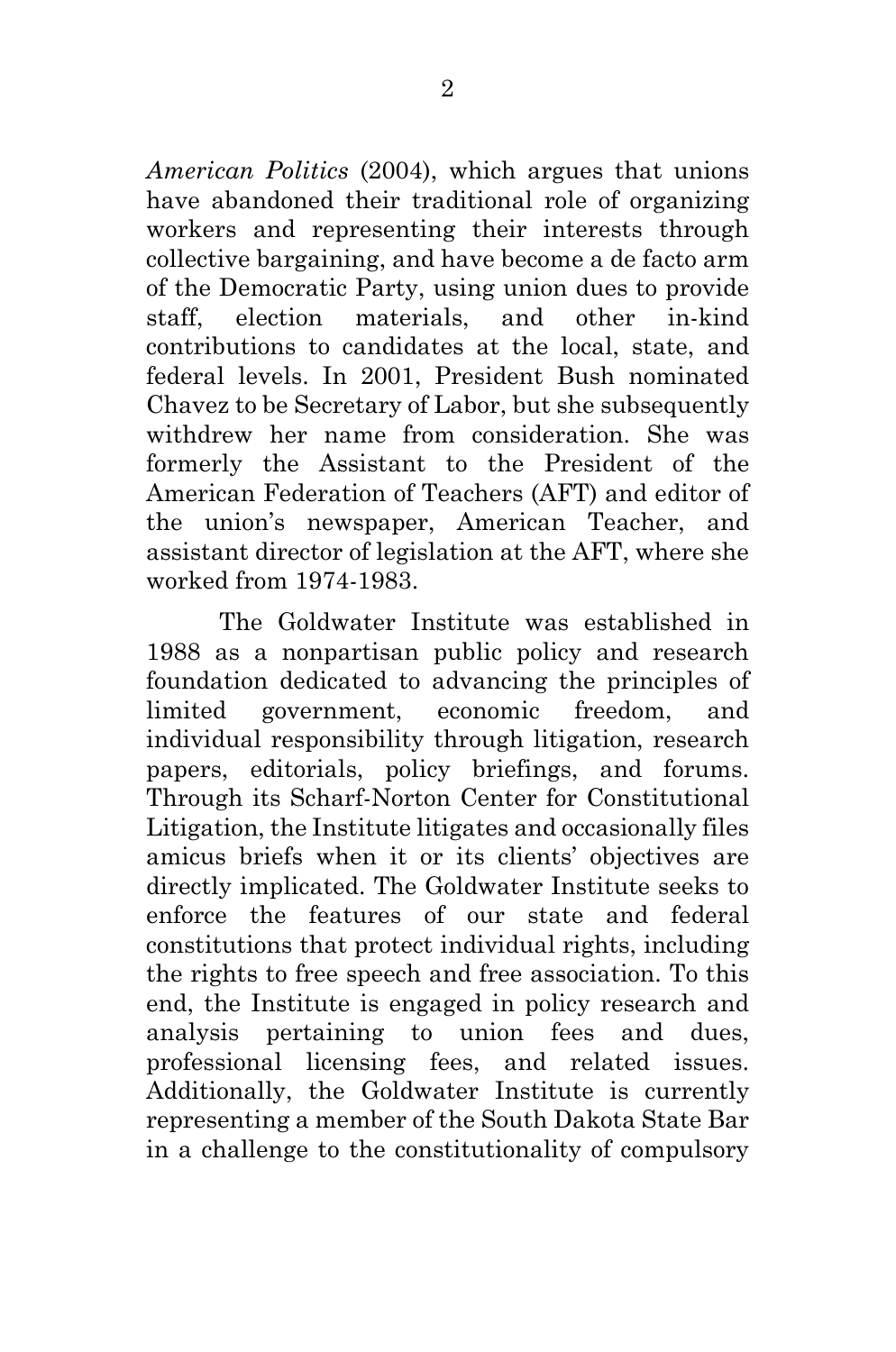member dues in that state. *See Fleck v. Wetch*, Case No. 16-1564 (8th Cir. filed Mar. 3, 2016).

The Fairness Center is a nonprofit public interest law firm that provides legal services to those injured by public employee union officials. The Fairness Center supports the Petitioner's Petition for Writ of Certiorari because it represents certain clients whose rights have been violated through the seizure of so-called "fair share" fees, and it desires to serve and further those clients' interests. As a further interest, the Fairness Center currently represents fellow *amici* Gregory J. Hartnett, Elizabeth M. Galaska, Robert G. Brough, Jr., and John M. Cress, in their lawsuit, *Hartnett, et al. v. PSEA, et al.*, Case No. 17-cv-00100 (Pa. M.D. filed Jan. 18, 2017), challenging Pennsylvania laws that permit public-sector unions, pursuant to the holding in *Abood*, to seize so-called "fair share" fees from nonmember public employees as a condition of their employment.

Mr. Hartnett is an art teacher employed by the Homer-Center School District and is in his eighteenth year of teaching. He is an avid runner and directs a hunting club in his school district. Ms. Galaska is in her tenth year of teaching and is a public-school teacher and librarian for the Twin Valley School District. In addition to having some of her material published, Ms. Galaska has received numerous awards and recognitions—most recently in 2017 being awarded the Mount Vernon Institute Study Scholarship. Mr. Brough is a history and reading teacher employed by the Ellwood City Area School District and has been teaching for twenty-four years. He is a former football and baseball coach, and was previously a drug and alcohol counselor. Mr. Cress, in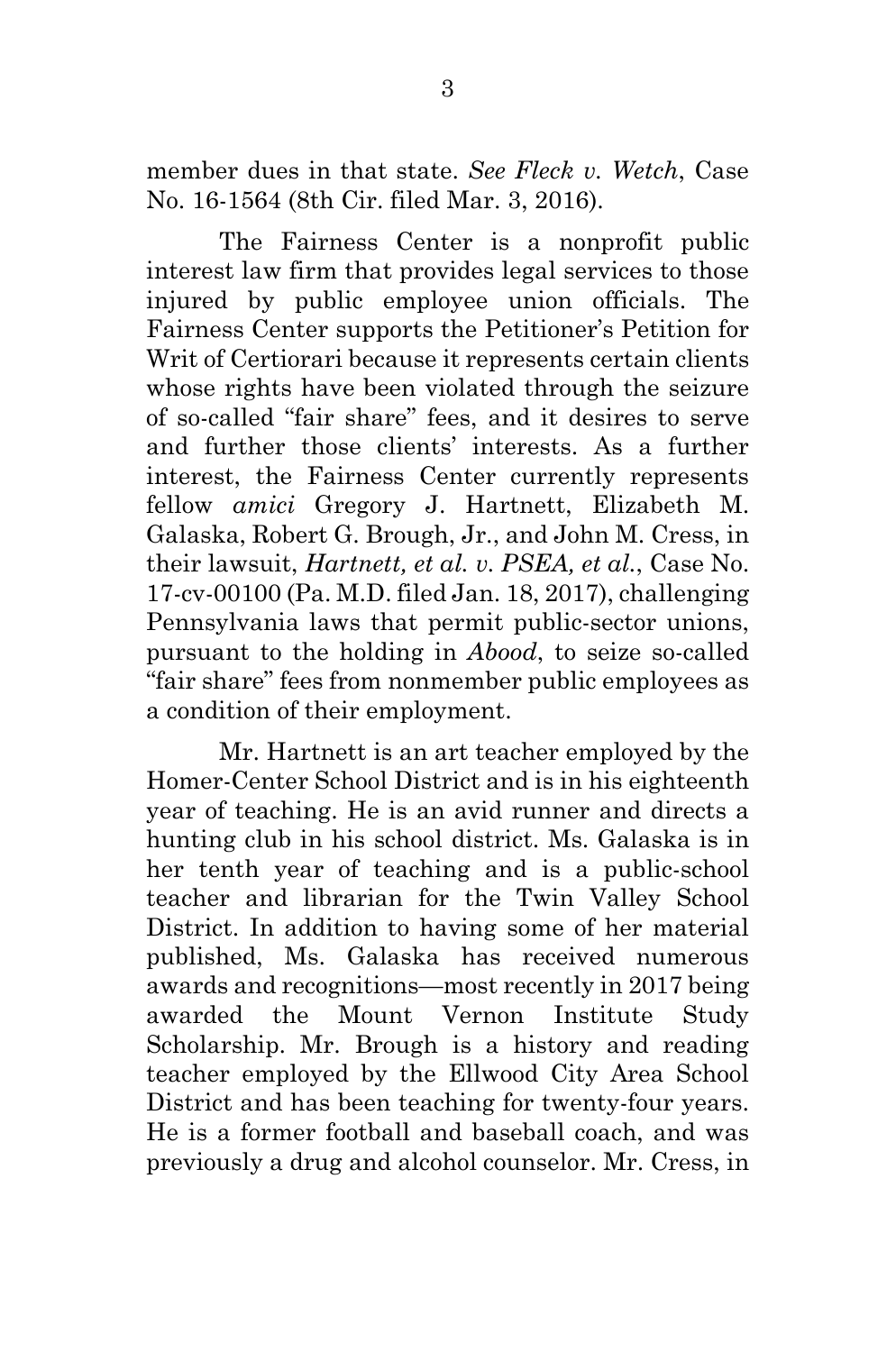his eighth year of teaching, is a learning math support teacher for the Ellwood City Area School District. In addition to starting a board game club at Lincoln High School in Ellwood City, Mr. Cress was presented with the "Child Advocate of the Year" award, given to him by the Wesley Spectrum foster care agency while serving as a foster parent.

These four Pennsylvania public-school teachers object to having any fees seized from their wages and given to the Pennsylvania State Education Association ("PSEA") and its affiliates as a condition of their employment to pay for union representation for which they never asked. They each disagree, respectively, with various political positions and actions taken by the PSEA and its affiliates, including certain positions taken by the unions in collective bargaining. Like many other teachers across the Commonwealth of Pennsylvania, they find it offensive that, as a condition of their employment, they are compelled to fund the inherently political activities of a private entity, particularly when the entity takes positions contrary to their own views and beliefs. As such, these four Pennsylvania teachers have a strong interest in this Court granting Petitioner's Petition for Writ of Certiorari, as it would likely resolve the question in their current case.

Pioneer Institute, Inc. is an independent, nonpartisan, privately funded research organization that seeks to improve the quality of life in Massachusetts through civic discourse and intellectually rigorous, data-driven public policy solutions based on free market principles, individual liberty and responsibility, and the ideal of effective, limited and accountable government. The Institute focuses on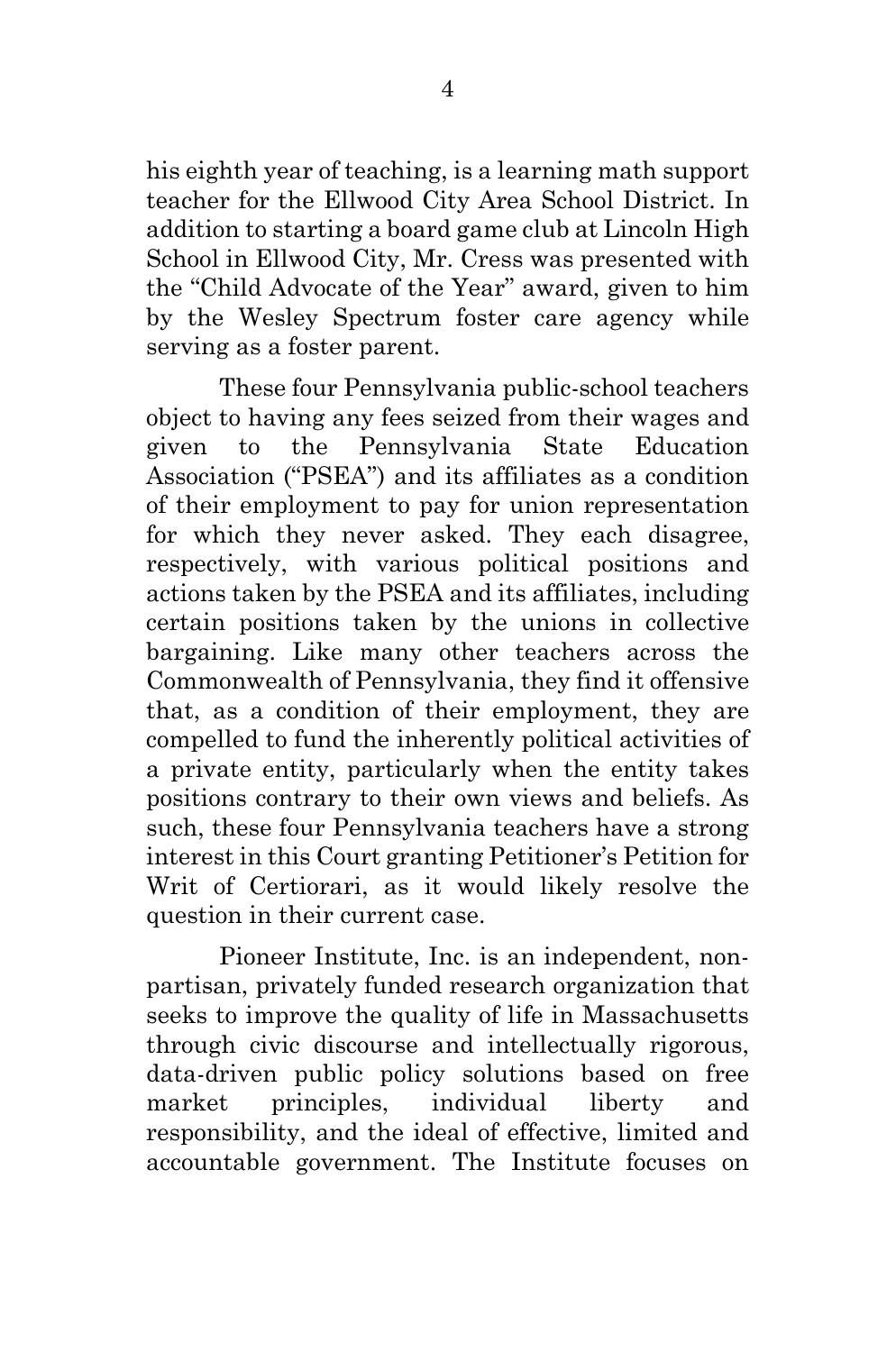achieving policy goals in four issue areas: increasing access to high-performing schools and affordable, high-quality health care; ensuring that government services are efficient, accountable and transparent; expanding prosperity; and economic opportunity. PioneerLegal, as the public-interest law initiative of the Institute, utilizes a legal-based approach to work to change policies that adversely affect the public interest in the Institute's core policy areas. PioneerLegal's substantive work is consistent with the mission of the Institute as it clearly develops and promotes its brand as a public-interest law initiative.

The Empire Center for Public Policy, Inc., is an independent, non-partisan, non-profit think tank based in Albany, New York. The Center's mission is to make New York a better place to live and work by promoting public policy reforms grounded in freemarket principles, personal responsibility, and the ideals of effective and accountable government.

### **INTRODUCTION AND SUMMARY OF REASONS TO GRANT THE PETITION**

Illinois' Home Services Program and Child Care Assistant Programs grant subsidies to people who provide home-based personal care and childcare services.[2](#page-12-0) Often these personal assistants are related to the adults and children requiring care. The statutes, codifying previously enacted executive orders, allow a majority of providers to choose a union as the exclusive bargaining representative. The union "represents" all providers, both those who join the

 $\overline{a}$ 

<span id="page-12-0"></span><sup>2</sup> 20 Ill. Comp. Stat. 2405/0.01-/17.1 (2016) (Home Services Program); 305 Ill. Comp. Stat. 5/9A-11 (2016) (Child Care Assistant Program); Ill. Admin. Code tit. 89, § 50.101, *et seq*.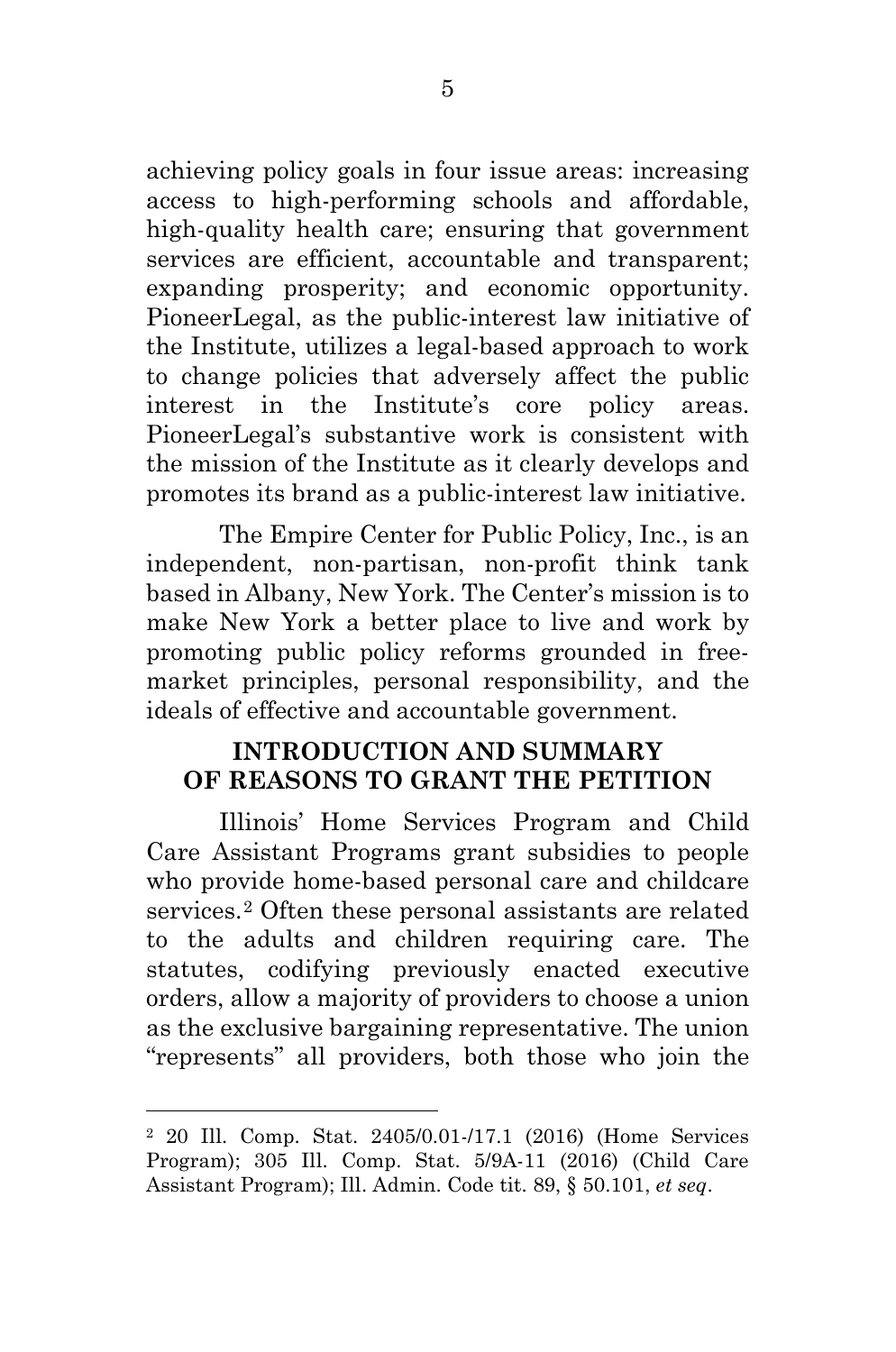union and those who do not join the union. Pet. at 19- 20, 25-26. In *Harris v. Quinn*, this Court struck down the portion of the law that required non-union members to pay dues, and the providers in this case do not pay union dues. However, despite obviously wanting nothing to do with the union, the union and the state bargain exclusively with one another and the non-union providers are bound by whatever agreement the union and state negotiate. As the Seventh Circuit opinion below explains: "In effect, the [law] authorizes Illinois to listen to only one voice before deciding pay rates, hours, and other key work conditions for the providers, and allows a majority of a given bargaining unit to select that voice." Pet. App. at 3a.

The non-union personal care assistants filed a facial challenge to the law, alleging that it violates their First Amendment rights to freedom of association and speech. The district court dismissed the complaint as barred by *Minn. State Bd. for Cmty. Colleges v. Knight*, 465 U.S. 271 (1984), which upheld a state law that gave unions exclusive power to "meet and confer" with public employers on the theory that the dissenters were not prohibited from making their own views known to the state even though the state would not listen or act on them. *See* Pet. App. at 13. The Seventh Circuit affirmed, holding that the care providers could not prevail under the rational basis scrutiny required by *Knight*. Pet. App. at 8.

The decision below fails to properly weigh the statute's infringement on non-union workers' individual rights. It gives a green light to unions and politicians to collude to benefit public-employee unions at the expense of individual workers and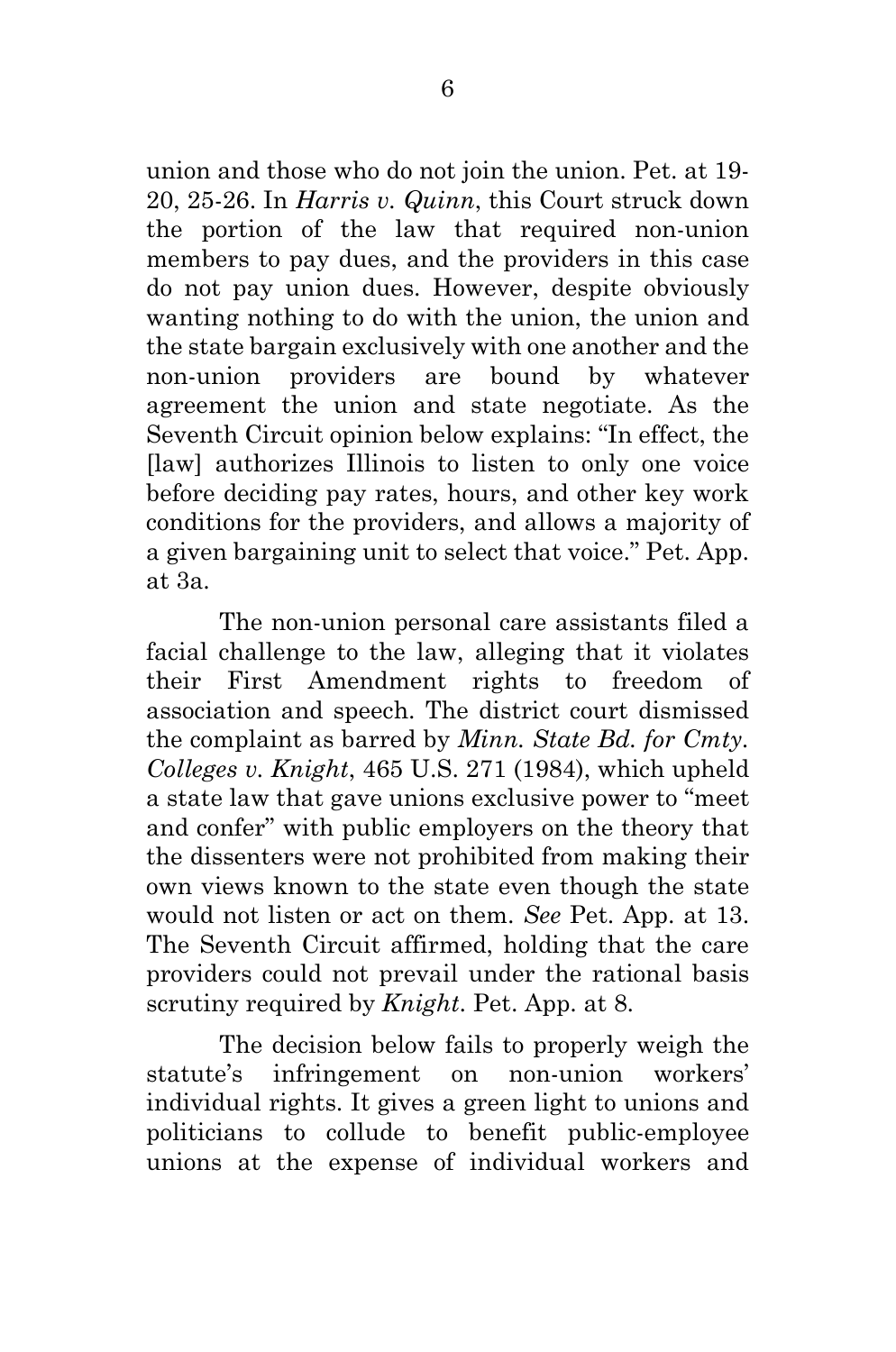citizens, who have basic, fundamental rights to speak and petition the government. This is an issue of growing national importance as states increasingly "deem" in-home care workers to be state employees solely for the purpose of enhancing union power through collective bargaining.

The petition for a writ of certiorari should be granted.

#### **REASONS TO GRANT THE PETITION**

#### **I**

#### **EXCLUSIVE REPRESENTATION UNCONSTITUTIONALLY SILENCES WORKERS**

#### **A. Freedom of Speech and Freedom of Association Demand Equally Rigorous Constitutional Protection**

Protection of the right to associate derives from the First Amendment's guarantees of speech, assembly, petition, and free exercise of religion; and the scope of this protection corresponds to the constitutional scrutiny applied to the mode of First Amendment expression in which a particular group seeks collectively to engage. *Roberts v. United States Jaycees*, 468 U.S. 609, 622 (1984). "[P]olitical association is speech in and of itself," because "[i]t allows a person to convey a message about some of his or her basic beliefs." *Republican Party of Minn. v. White*, 416 F.3d 738, 762 (8th Cir. 2005) (en banc). The right to associate has a corresponding right not to associate. *Knox*, 567 U.S. at 309 ("Freedom of association . . . plainly presupposes a freedom not to associate." (citation omitted)). *See also Riley v. Nat'l*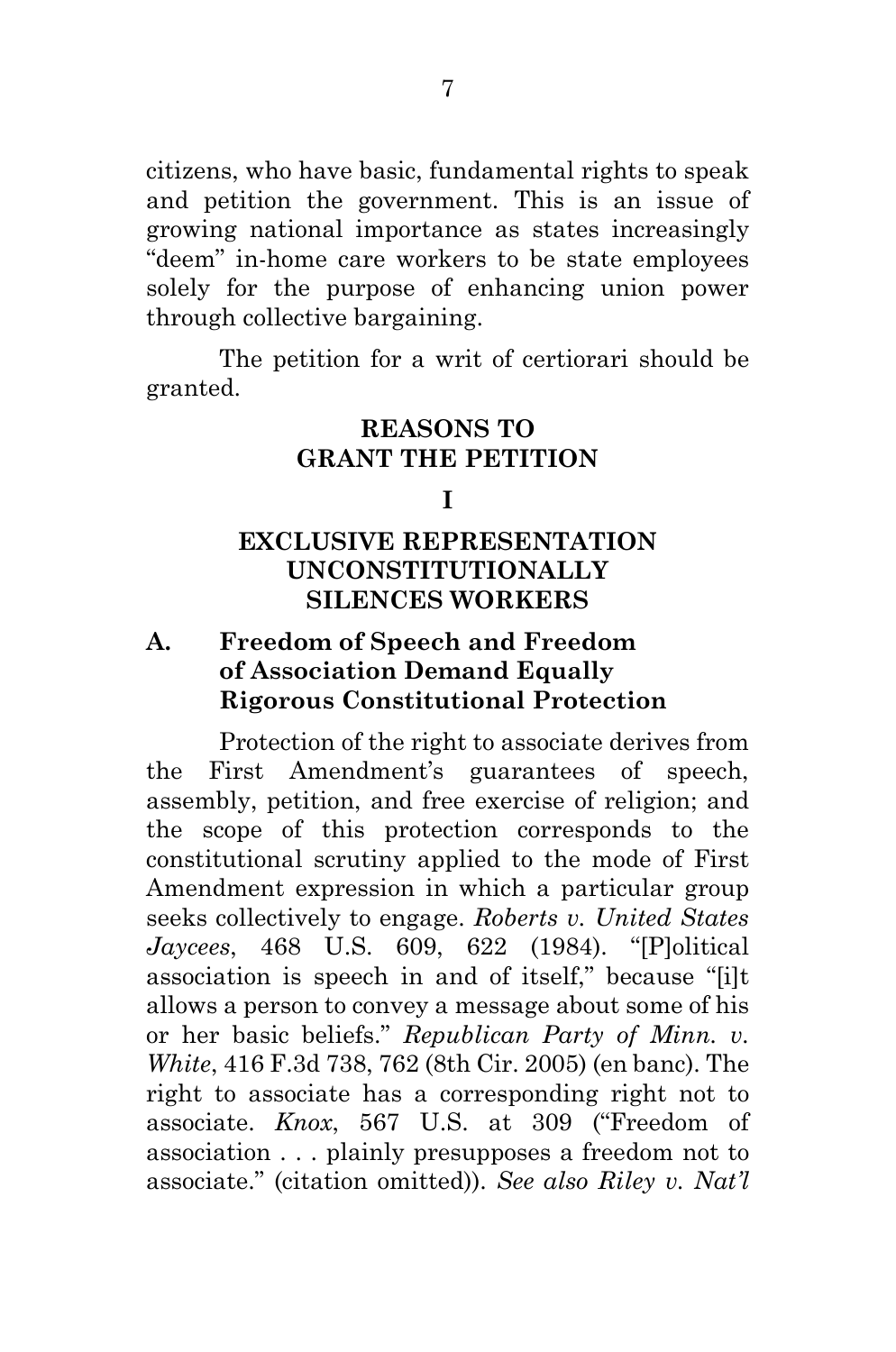*Fed'n of the Blind of N.C., Inc*., 487 U.S. 781, 797 (1988) ("[F]reedom of speech . . . necessarily compris[es] the decision of both what to say and what not to say.").

The state cannot "place obstacles" to a person's exercise of these collaborative freedoms. *See Regan v. Taxation with Representation of Wash*., 461 U.S. 540, 549-50 (1983). The Court's focus must be on the nonunion members forced to associate with the union through exclusive representation. Unlike individual workers, who have constitutionally protected rights to present their own views on an equal basis with others, "[c]ollective bargaining is not a fundamental right," and a union and its members "are not suspect classes." *Univ. Prof'ls of Ill., Local 4100 v. Edgar*, 114 F.3d 665, 667 (7th Cir. 1997). The union's speech, via collective bargaining, purports to reflect the interests of its membership. When the state deems independent, non-union, in-home care providers to be state employees, authorizing a union to bargain on their behalf, the providers are not "associated" with that union in any ordinary meaning of that word. *See, e.g*., The American Heritage Dictionary of the English Language 112 (3d. ed. 1992) (associate defined as "to join as a partner, ally, or friend;" "to connect in the mind or the imagination;" "to keep company;" "a person united with another or others in an act, an enterprise, or a business").

An association takes on the characteristics and preferences of its membership. *See Fed. Election Comm'n v. Colo. Republican Fed. Campaign Comm*., 533 U.S. 431, 448 n.10 (2001) ("We have repeatedly held that political parties and other associations derive rights from their members."). This premise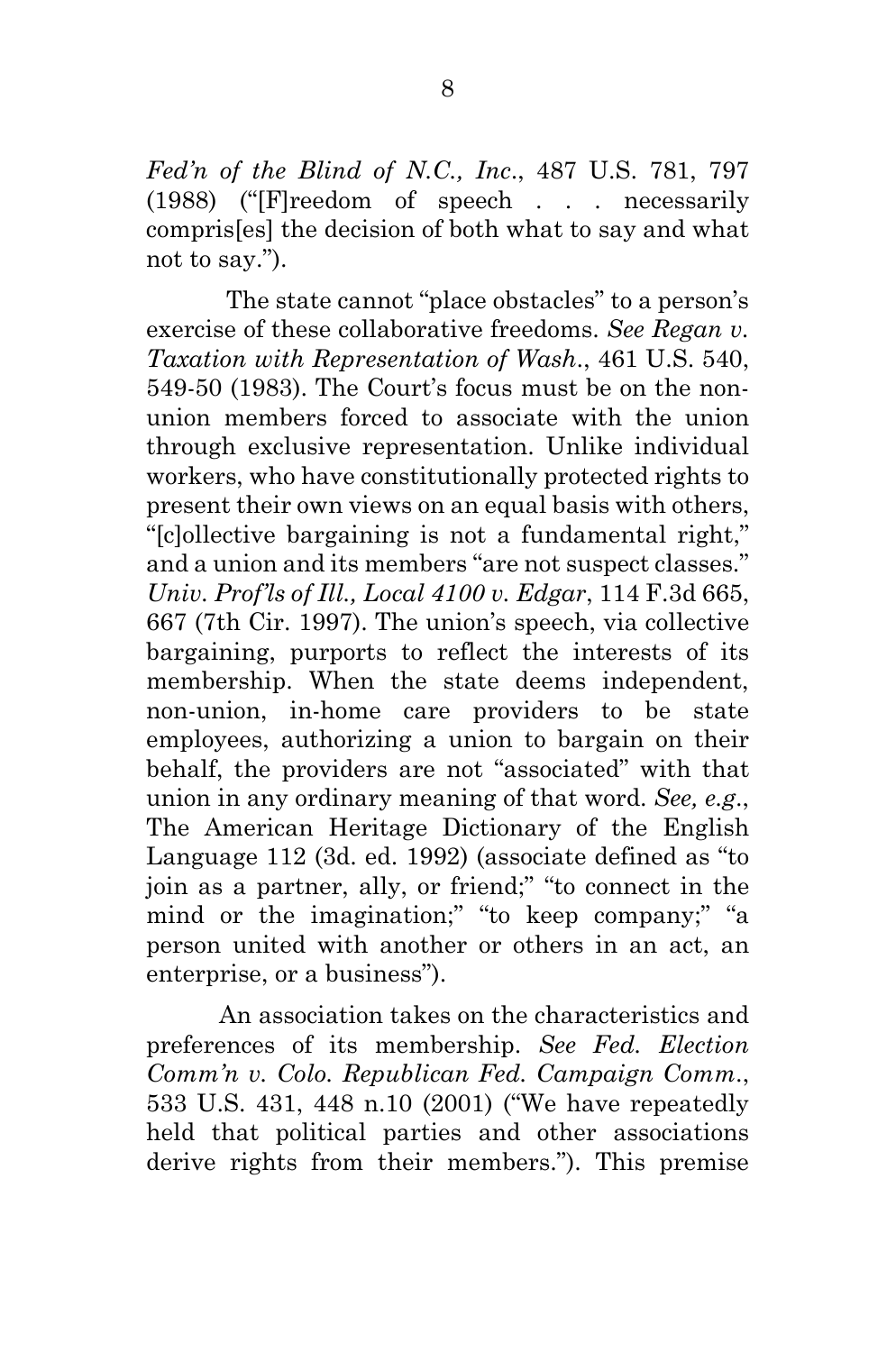underlies the concept of associational standing. *Hunt v. Wash. State Apple Advert. Comm'n*, 432 U.S. 333, 343 (1977). *See also Int'l Union, United Auto., Aerospace and Agric. Implement Workers of Am. v. Brock*, 477 U.S. 274, 290 (1986) ("[T]he doctrine of associational standing recognizes that the primary reason people join an organization is often to create an effective vehicle for vindicating interests that they share with others."). Assuming that unions are among those "other associations," then their right to speak derives from the rights of union members. Petitioners in this case are not union members and therefore the union should not be deemed to have any right—much less an exclusive right—to speak on their behalf.

For all these reasons, both legal and practical, the freedoms of speech and association—the right to speak and associate and the corresponding right to refrain from speaking or associating—are protected by the First Amendment through closely intertwined analyses. *See Eu v. S.F. Cty. Democratic Cent. Comm*., 489 U.S. 214, 224 (1989) ("Barring political parties from endorsing and opposing candidates not only burdens their freedom of speech but also infringes upon their freedom of association."). In matters explicitly related to political speech, political parties may determine who is entitled to membership and, conversely, the parties do not presume to speak for people who may be eligible for membership but nonetheless choose not to associate. *Tashjian v. Republican Party of Conn.*, 479 U.S. 208, 214 (1986) (An individual voter has the right to associate with the political party of his or her choice and a political party has a right to "identify the people who constitute the association."). A state's asserted interest in "stable government" cannot justify an infringement of these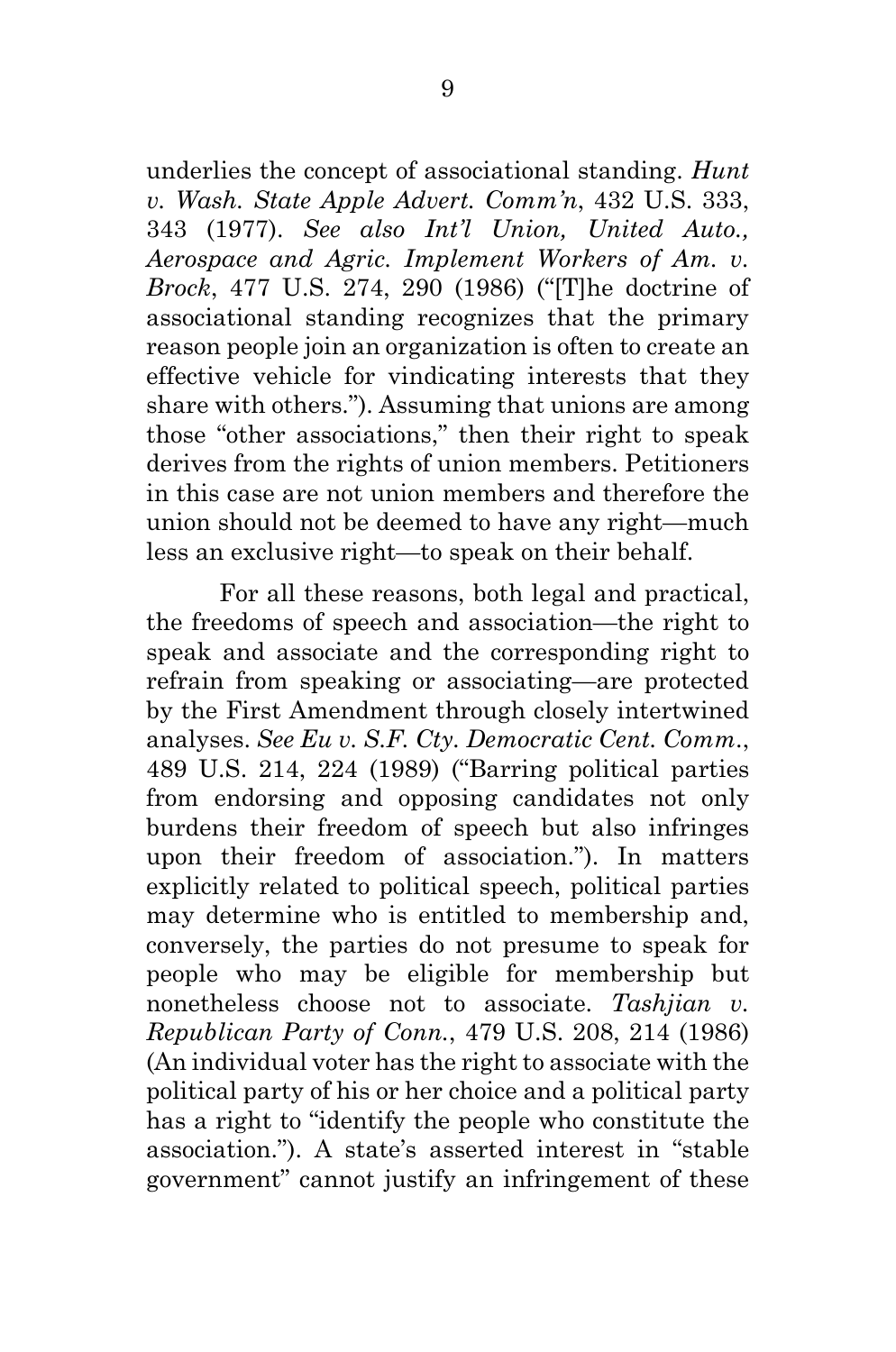rights by a ban on political party endorsement of candidates in primary elections. *Eu*, 489 U.S. at 226. *See also Sanders Cty. Republican Cent. Comm. v. Bullock*, 698 F.3d 741, 746 (9th Cir. 2012) (enjoining Montana's ban on political party endorsements of candidates in nonpartisan judicial elections as a "content-based restriction on political speech and association" for which the state lacked a compelling interest).

The political party cases offer a compelling analogy to this case, not only because of the implicit political content of the union's collective bargaining, but also because the "stable government" interest asserted in *Eu* and other political party association cases echoes the "labor peace" rationale relied upon in *Abood.* If "stable government" cannot justify an infringement on First Amendment rights, neither should "labor peace." Moreover, *Harris* held that *Abood's* "labor peace" interest is inapplicable to homebased independent providers, 134 S. Ct. at 2638-40, removing any possible justification for statemandated exclusive representation. This Court should grant certiorari in this case to turn this necessary implication of *Harris* into an explicit declaration of individual constitutional rights.

#### **B. Exclusive Representation Deprives Non-Union Members of the Right To Communicate with the State**

Exclusive representation allows a union, and the union alone, to determine the employment terms and conditions of non-member personal care providers, and purports to represent the entire workforce in its lobbying efforts to obtain increased (taxpayer-funded) benefits. *See NLRB v. Allis-*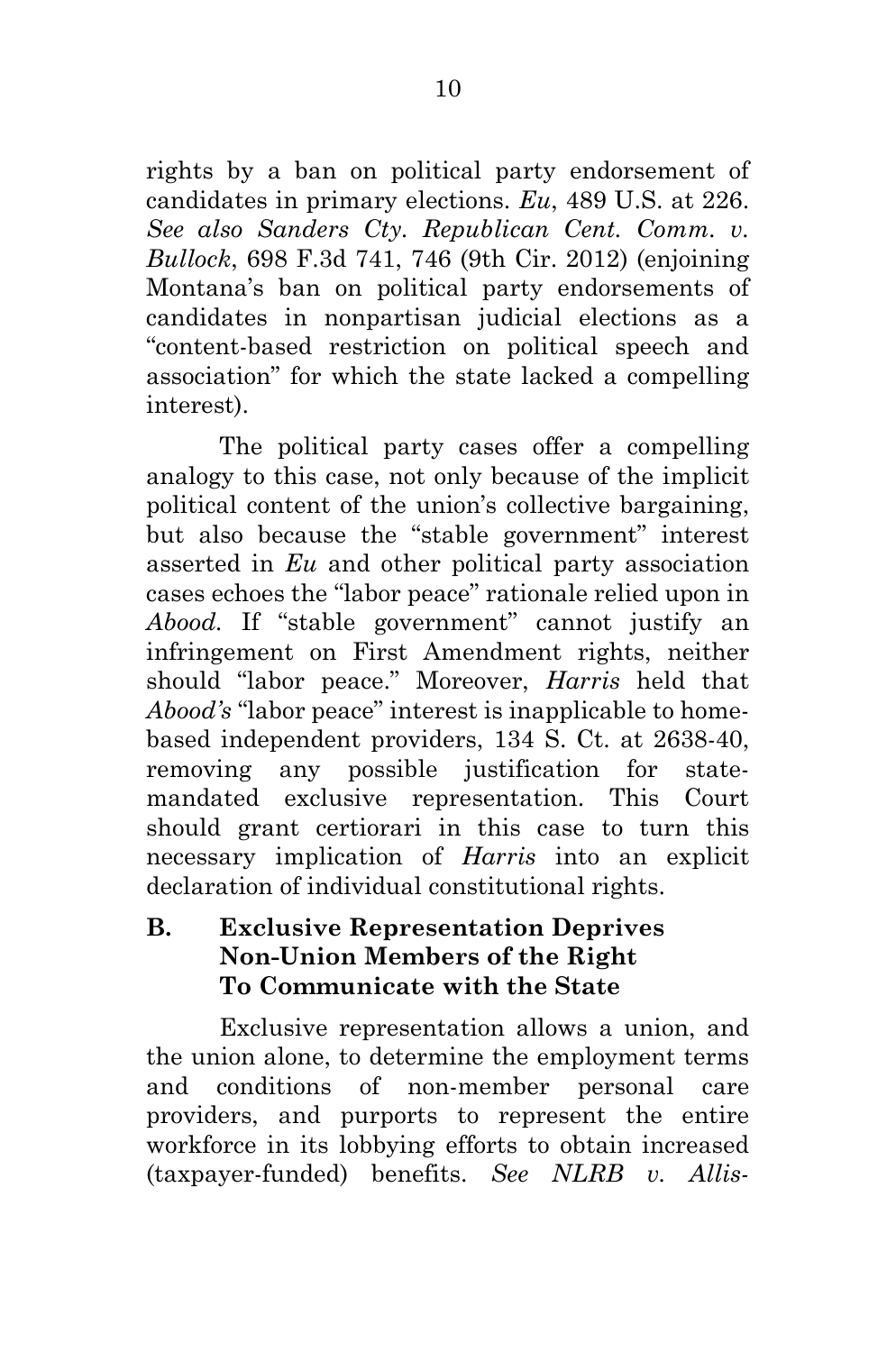*Chalmers Mfg. Co*., 388 U.S. 175, 180 (1967); *Am. Commc'ns Ass'n v. Douds*, 339 U.S. 382, 401 (1950) ("[I]ndividual employees are required by law to sacrifice rights which, in some cases, are valuable to them" under exclusive representation, and "[t]he loss of individual rights for the greater benefit of the group results in a tremendous increase in the power of the representative of the group—the union."). If labor organizations "have no constitutional entitlement to the fees of nonmember-employees," *Davenport v. Wash. Educ. Ass'n*, 551 U.S. 177, 185 (2007), how can unions be entitled to the forced association of nonmember employees through exclusive representation laws? *See* Martin H. Malin, *The Legal Status of Union Security Fee Arbitration After Chicago Teachers Union v. Hudson*, 29 B.C. L. Rev. 857, 870 n.87 (1988) ("One cannot distinguish the constitutional validity of the fee from the constitutional validity of the exclusive representation principle.").

The court below found no infringement on the Petitioners' rights because they were not required to become members of the union. Pet. App. at 5a. The Petitioners' refusal to join the union, however, cannot resolve the constitutional issue because the statute explicitly deprives any non-union provider, or association of non-union providers, of any role whatsoever in negotiations. Even if the Petitioners leased a billboard prominently placed outside legislative chambers, declaring their opposition to the union's positions, the legislature is compelled to ignore it in favor of the union's positions. Whether they join the union or not, non-union care providers' voices are silenced, and any attempt to speak contrary to the union would be futile. *See Minter v. Beck*, 230 F.3d 663, 666 (4th Cir. 2000) (defining "futile" as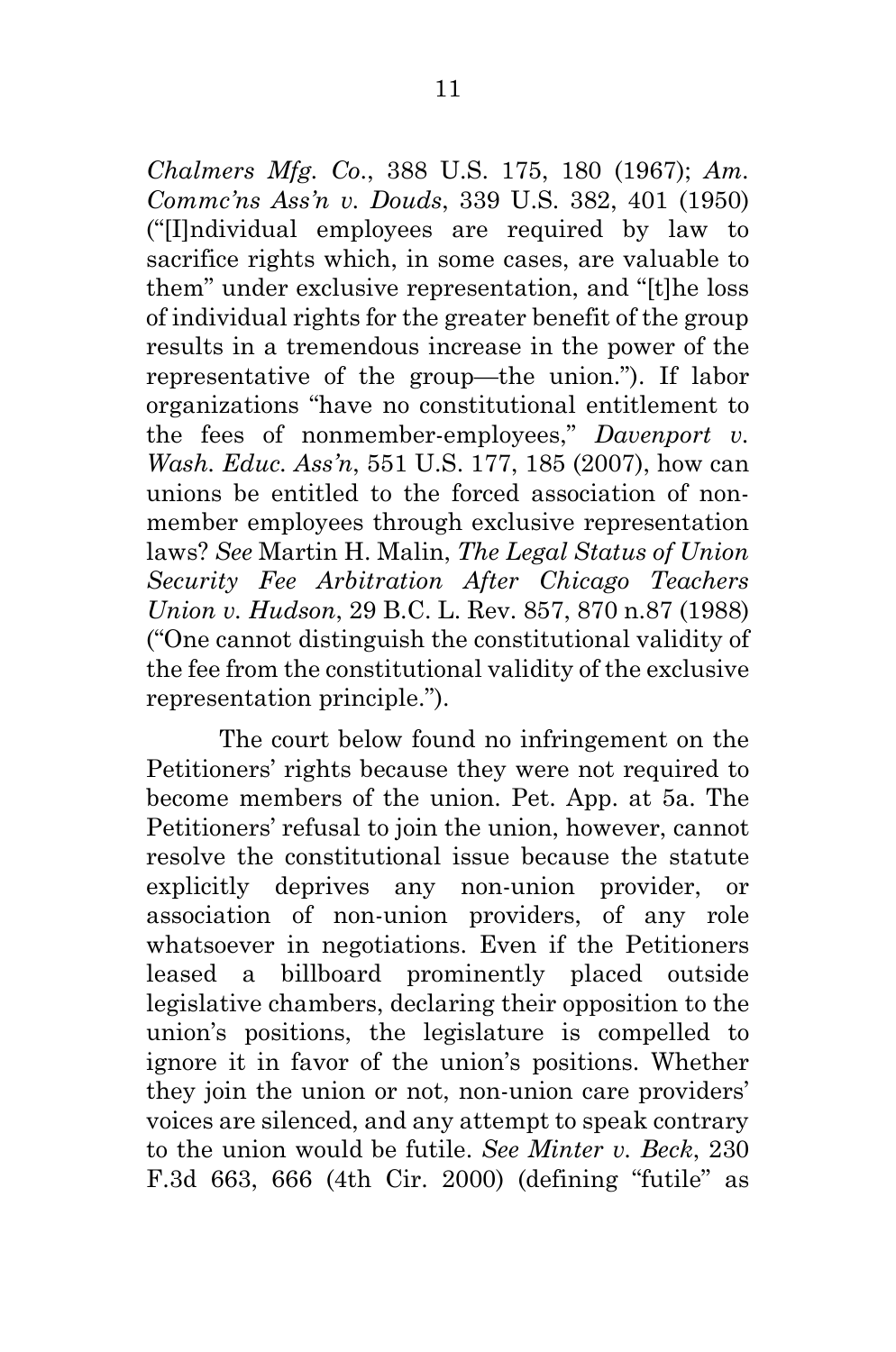"incapable of producing any result; ineffective; useless; [or] not successful" (citation omitted)); *cf. Cohen v. Cal.*, 403 U.S. 15, 25 (1971) (futile speech is protected by the First Amendment).

Justice Stevens expanded on this point in his dissent in *Knight*, 465 U.S. 271, the case that the court below held foreclosed the plaintiffs' constitutional challenge. Pet. App. at 5a. While the majority in that case rested on a unique theory that the government is not bound to listen just because people choose to speak,  $465$  U.S. at  $283<sup>3</sup>$  $283<sup>3</sup>$  $283<sup>3</sup>$ , the dissenting Justices' view reflected the reality that a prohibition on "listening" means that speakers can have "no meaningful impact." *Id*. at 301. (Stevens, J., dissenting).[4](#page-19-1) "The notion that there is a state interest in fostering a private monopoly on any form of communication is at war with the principle that 'the desire to favor one form of speech over all others' is not merely trivial; it 'is illegitimate.'" *Id*. at 322 (quoting *Carey v. Brown*, 447 U.S. 455, 468 (1980)). For this reason, the dissent would have held, as Petitioners request in this case, that "the First Amendment does not permit any state legislature to grant a single favored speaker an effective monopoly on the opportunity to petition the

 $\overline{a}$ 

<span id="page-19-0"></span><sup>3</sup> This theory has been described as an "anomaly." This Court did not apply the theory in *Perry Educ. Ass'n v. Perry Local Educators' Ass'n*, 460 U.S. 37, 51 (1983), in which a union sought to use the public employees' on-site mailboxes to communicate, and there is no constitutional principle that suggests employees' right to speak to coworkers should be greater than their right to speak to their public employer. Deborah A. Schmedemann, *Of Meetings and Mail Boxes: The First Amendment and Exclusive Representation in Public Sector Labor Relations*, 72 Va. L. Rev. 91, 119 (1986).

<span id="page-19-1"></span><sup>4</sup> Justices Brennan and Powell joined Justice Stevens' dissent on this point.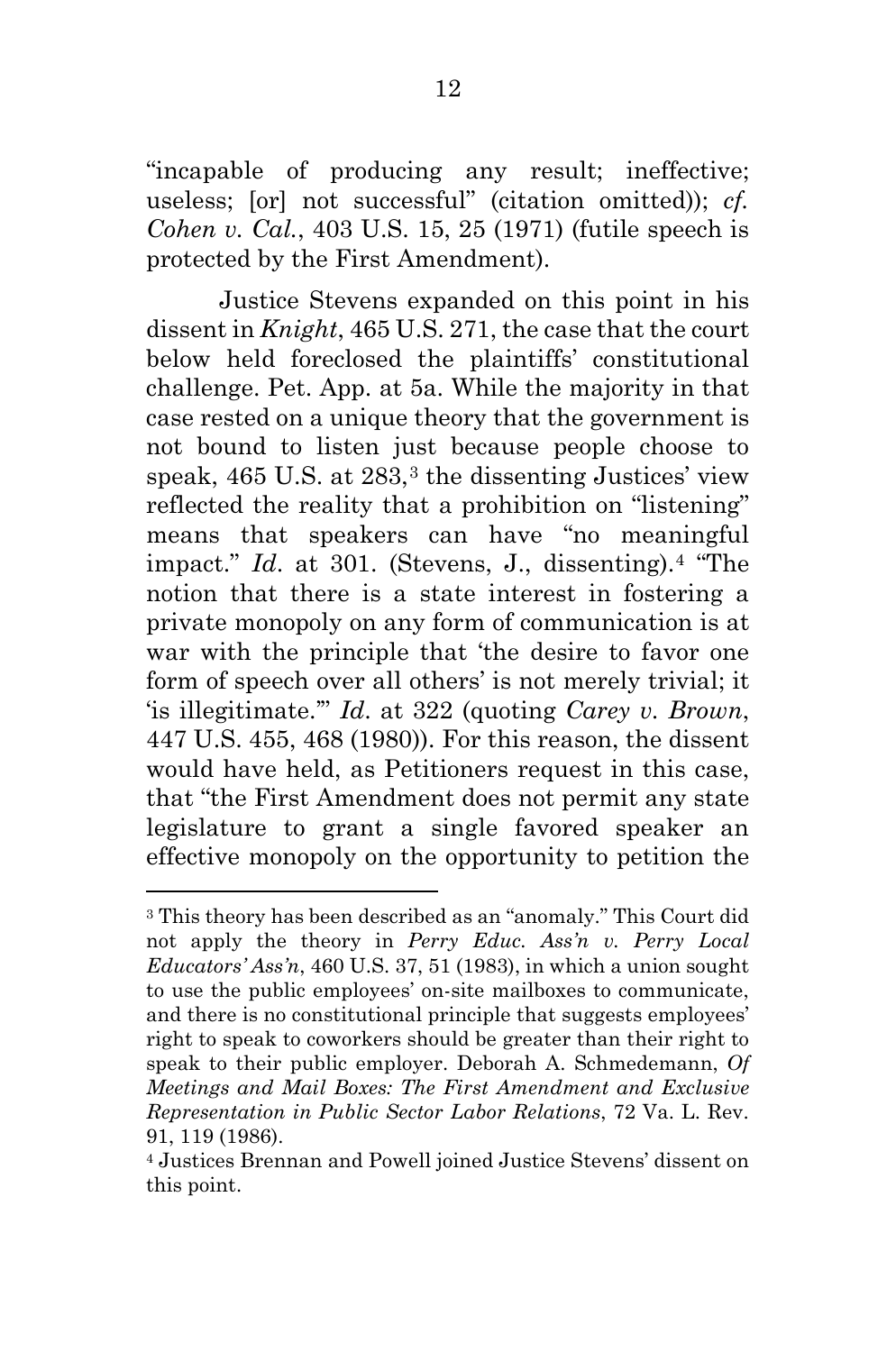government." *Id*. at 301. *See also Whitney v. Cal.*, 274 U.S. 357, 375 (1927) ("[I]t is hazardous to discourage thought, hope and imagination; [the Founders understood] that fear breeds repression; that repression breeds hate; that hate menaces stable government; that the path of safety lies in the opportunity to discuss freely supposed grievances and proposed remedies[.]" (Brandeis, J., concurring)).

Moreover, in the union context, a decision that no constitutional infringement arises if dissenters can speak on their own invites retribution from union loyalists if those dissenters do speak. Unions rely heavily on peer pressure, intimidation, coercion, and inertia to prevent dissenting members and nonmembers from opposing union political activities. *See* Murray N. Rothbard, *Man, Economy, and State* 626 (Nash ed., 1970) (1962); Friedrich A. Hayek, *The Constitution of Liberty* 274 (1960); Linda Chavez & Daniel Gray, *Betrayal: How Union Bosses Shake Down Their Members and Corrupt American Politics* 44-46 (2004). In fact, public employee unions are likely to exert more coercion and intimidation against dissenting workers than are private sector unions, because many public sector workers cannot readily find similar jobs in the private sector. *See, e.g*., *Martel v. Dep't of Transp., FAA*, 735 F.2d 504, 509-10 (Fed. Cir. 1984) (Federal Aviation Administration (FAA) employee was intimidated by union members into joining strike); *Ferrando v. Dep't of Transp., FAA*, 771 F.2d 489, 492-93 (Fed. Cir. 1985) (noting that FAA union would "monitor[] the work of non-participating [workers] and report<sup>[]</sup>, and even invent<sup>[]</sup>, infractions until the [worker] lost his job or was suspended").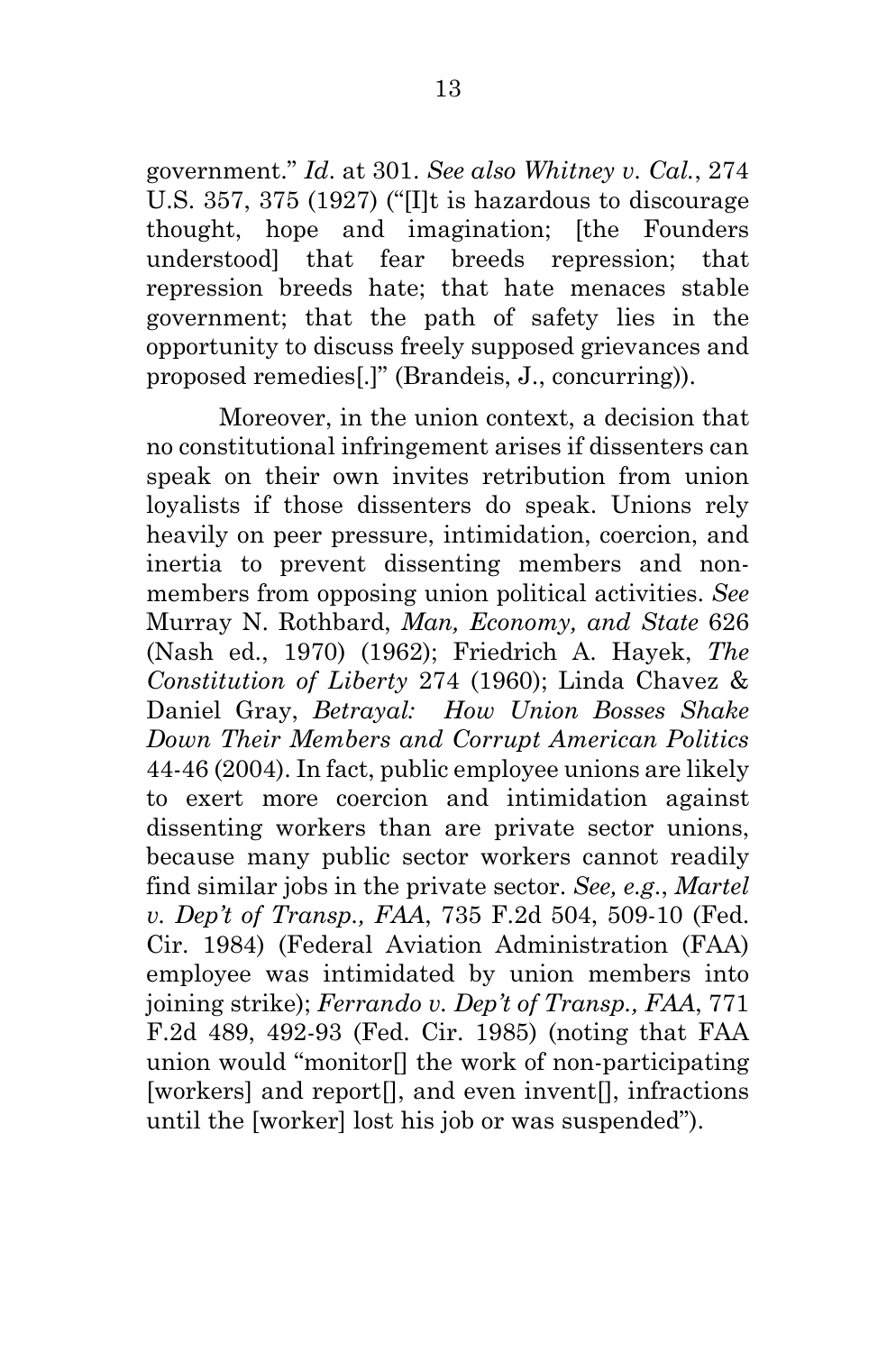This is why nonconformists must rely on the Constitution for protection. *See, e.g*., *W. Va. State Bd. of Educ. v. Barnette*, 319 U.S. 624, 638 (1943); *Wash. v. Seattle Sch. Dist. No. 1*, 458 U.S. 457, 486 (1982) (The judiciary has a special duty to intercede on behalf of political minorities who cannot hope for protection from the majoritarian political process.). While the First Amendment union cases have thus far focused largely on compelled financial subsidization, *e.g*., *Knox*, 567 U.S. at 302-03, *Davenport*, 551 U.S. at 181, *Ysursa v. Pocatello Educ. Ass'n*, 555 U.S. 353, 355 (2009), the exclusive representation aspect equally forces non-union workers to be used as "'an instrument for fostering public adherence to an ideological point of view [they] find[] unacceptable.'" *Lehnert v. Ferris Faculty Ass'n*, 500 U.S. 507, 522 (1991) (quoting *Wooley v. Maynard*, 430 U.S. 705, 715 (1977)).

The court below held that exclusive representation statutes are a carve-out from normal constitutional scrutiny of infringements on associational freedom. The holding conflicts with this Court's jurisprudence that requires the government to provide compelling justifications for silencing those who would address their government. As Judge Learned Hand declared, the First Amendment "presupposes that right conclusions are more likely to be gathered out of a multitude of tongues, than through any kind of authoritative selection. To many this is, and always will be, folly; but we have staked upon it our all." *United States v. Associated Press*, 52 F. Supp. 362, 372 (S.D.N.Y. 1943).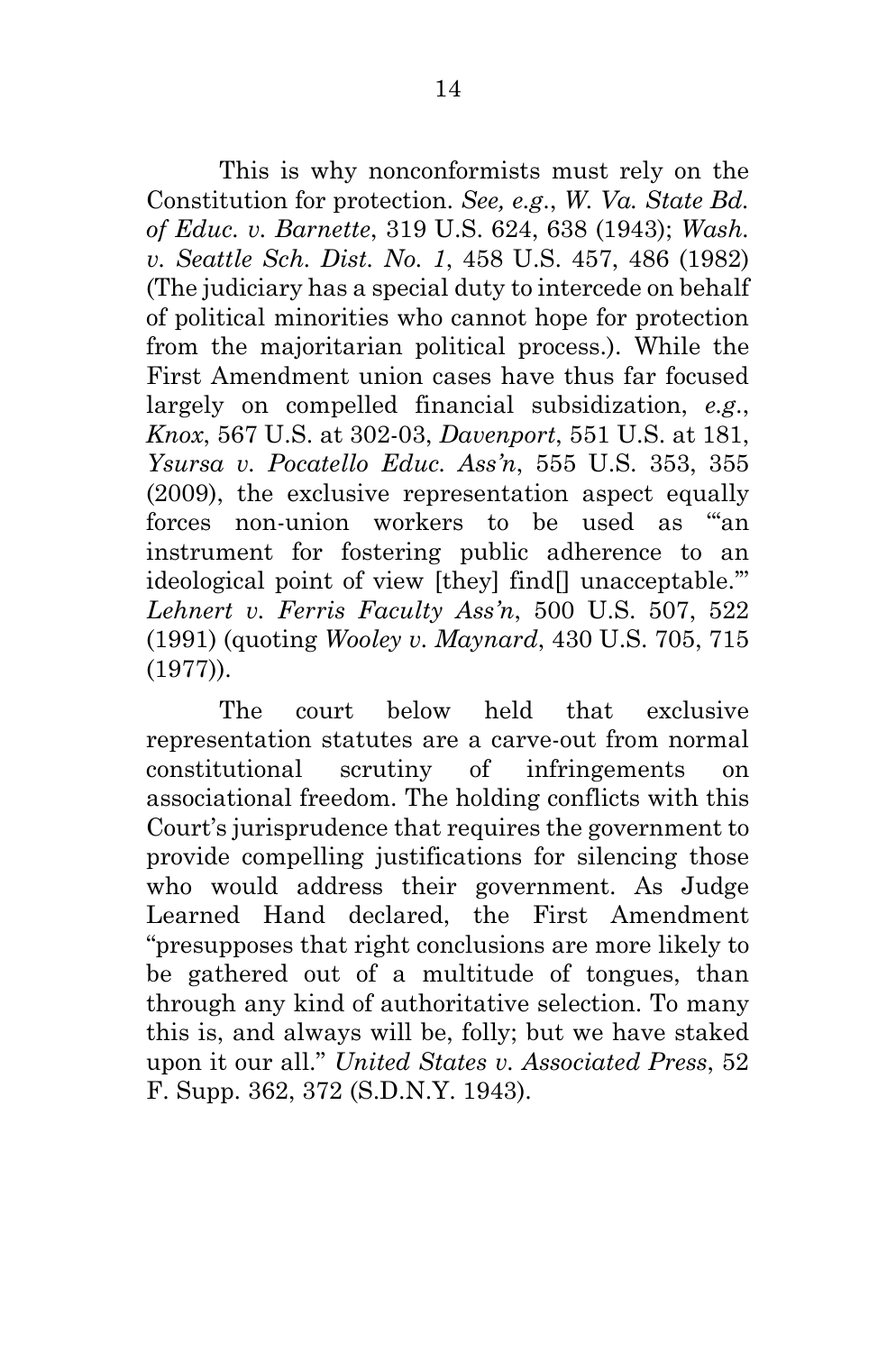#### **II**

#### **PUBLIC EMPLOYEE UNION COLLECTIVE BARGAINING IS INHERENTLY POLITICAL**

"Exclusive representation" laws provide that a union selected by a majority of a bargaining unit's public-employee members is the sole representative of *all* employees for collective bargaining purposes. In *Harris*, this Court criticized *Abood* for failing to distinguish between the collective bargaining implications of public-sector and private-sector workers, noting that "[i]n the public sector, core issues such as wages, pensions, and benefits are important political issues, but that is generally not so in the private sector." 134 S. Ct. at 2632. *Abood* also failed to acknowledge the difficulty of separating "chargeable" from "nonchargeable" union expenditures, a "substantial judgment call" the Court has been forced to make in numerous cases since *Abood*. *Id*. at 2633 (citing *Ellis v. Railway Clerks*, 466 U.S. 435 (1984); *Chi. Teachers Union, Local No. 1 v. Hudson*, 475 U.S. 292 (1986); *Lehnert v. Ferris Faculty Ass'n*, 500 U.S. 507 (1991); *Locke v. Karass*, 555 U.S. 207 (2009)). Ultimately, *Harris* recognized that *Abood* and the cases on which it relied stand on shaky foundations, because those cases improperly focused on the union's desires and convenience over the individual constitutional rights of non-consenting employees. 134 S. Ct. at 2643. *Harris* reaffirmed that "free-rider arguments . . . are generally insufficient to overcome First Amendment objections." *Id*. at 2627.

These criticisms of *Abood* are well taken because all public-employee negotiations are inherently political, whether they go to collective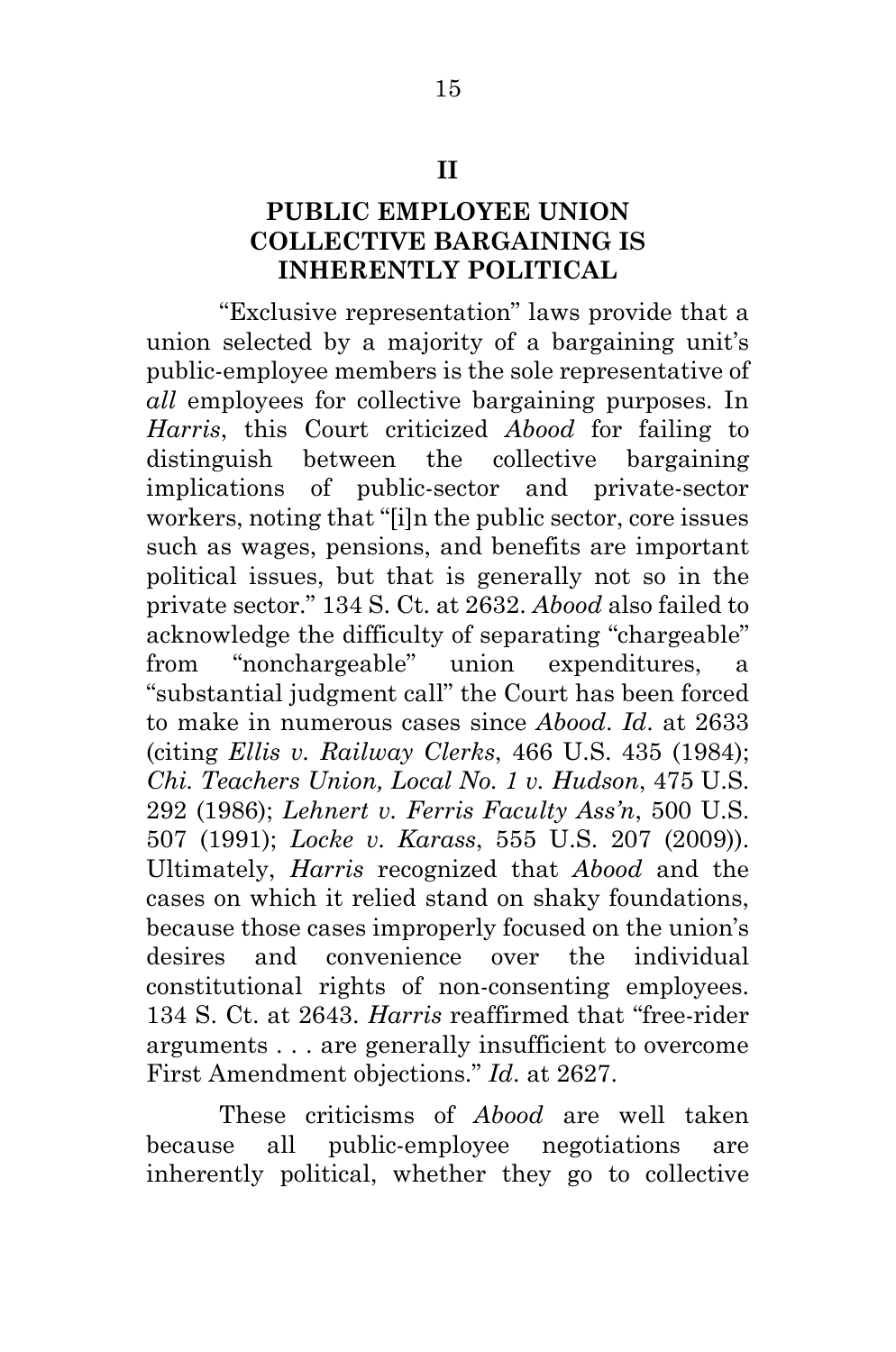bargaining or to other, concededly nonchargeable, activities. Even the *Abood* Court acknowledged this reality, noting, "[t]here can be no quarrel with the truism that because public employee unions attempt to influence governmental policymaking, their activities and the views of members who disagree with them may be properly termed political." 431 U.S. at 231. Unfortunately, *Abood* discounted the legal and practical import of this "truism."

"The notion that economic and political concerns are separable is pre-Victorian. . . . It is not true in life that political protection is irrelevant to, and insulated from, economic interests. It is not true for industry or finance. Neither is it true for labor." *Int'l Ass'n of Machinists v. Street*, 367 U.S. 740, 814- 15 (1961) (footnote omitted). The bottom line is that "the collective agreement is not an economic decision but a political decision; it shapes policy choices which rightfully belong to the voters to be made through the political processes. Collective bargaining in the public sector is properly and inevitably political; to try to make it otherwise denies democratic principles." Clyde Summers, *Bargaining in the Government's Business: Principles and Politics*, 18 U. Tol. L. Rev. 265, 266 (1987).

Many courts acknowledge the inherent political tension created by public-employee collective bargaining. *See, e.g*., *Montgomery Cty. Educ. Ass'n Inc. v. Bd. of Educ*., 534 A.2d 980, 987 (Md. 1987) ("Public school employees are but one of many groups in the community attempting to shape educational policy by exerting influence on local boards." Because unions can force boards "to submit matters of educational policy to an arbitrator, the employees can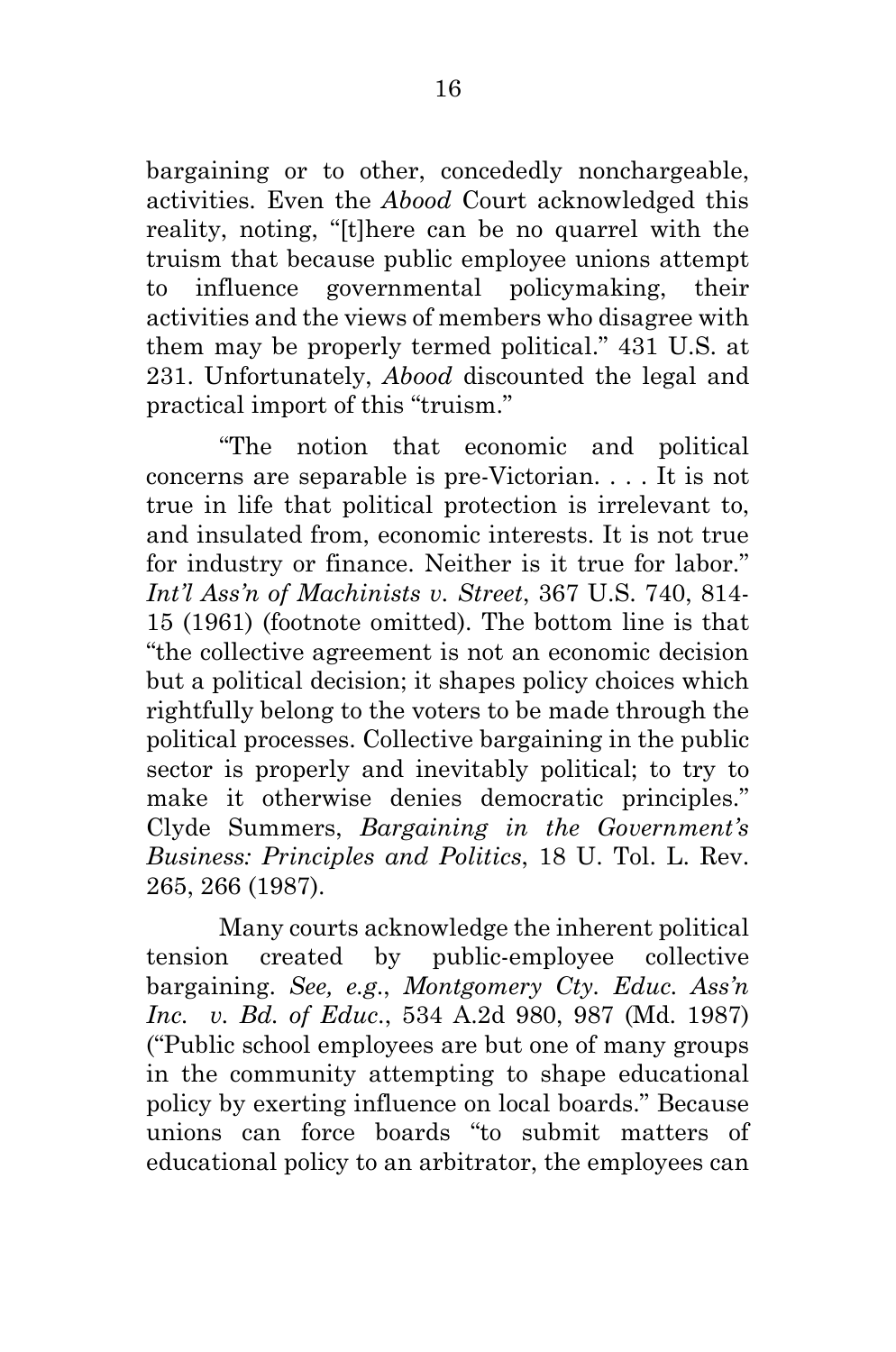distort the democratic process by increasing their influence at the expense of these other groups."); *Va. v. Cty. Bd. of Arlington Cty*., 232 S.E.2d 30, 39 (Va. 1977) (Agreements between county boards and unions "seriously restricted the rights of individual employees to be heard" and "granted to labor unions a substantial voice in the boards' ultimate right of decision in important matters affecting both the public employer-employee relationship and the public duties imposed by law upon the boards."). *See also* R. Theodore Clark, Jr., *Politics and Public Employee Unionism: Some Recommendations for an Emerging Problem*, 44 U. Cin. L. Rev. 680, 681 (1975) (The combination of public-employee union collective bargaining and the unions' active participation "in the election of the officials with whom they negotiate at the bargaining table gives public sector unions a disproportionate amount of power" that "distort[s] the political process.").

In addition to the inherently political aspects of collective bargaining, this Court should acknowledge the unions' self-interest. That is, unions designated as exclusive representatives will "negotiat[e] for the inclusion of contract provisions that will benefit the union as an organization." Martha H. Good, Comment, *The Expansion of Exclusive Privileges for Public Sector Unions: A Threat to First Amendment Rights?*, 53 U. Cin. L. Rev. 781, 781-82 (1984). There are multiple instances where positions of union leadership diverge—sometimes quite starkly—with the views of the members they exclusively represent,<sup>[5](#page-24-0)</sup>

 $\overline{a}$ 

<span id="page-24-0"></span><sup>5</sup> *See* Peter Jamison, *Outrage after big labor crafts law paying their members less than non-union workers*, Los Angeles Times, Apr. 9, 2016, http://www.latimes.com/local/cityhall/la-me-union-